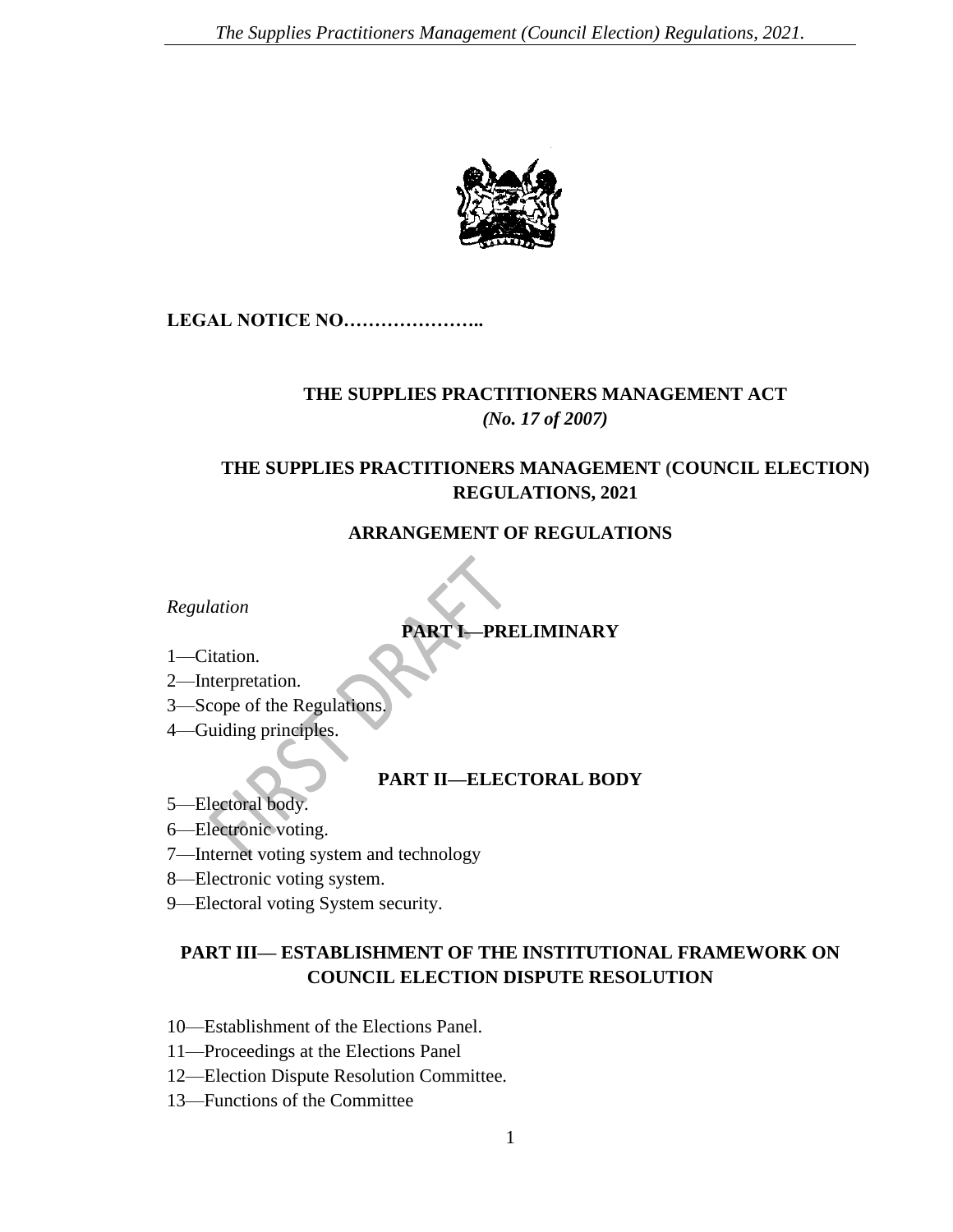- 14—Powers of the Committee
- 15—Proceedings at the Committee.
- 16—Establishment of the Election Appeals Committee.
- 17—Functions of the Appeals Committee.
- 18—Powers of the Appeals Committee
- 19—Proceedings at the Appeals Committee

#### **PART IV—ELECTION PROCEDURE**

- 20—Notice of vacancies in the Council.
- 21—Particulars of the notice of vacancies in the Council.
- 22—Nominations.
- 23—Qualification for nomination and election.
- 24—Content of nomination Form.
- 25—Personal Information Sheet.
- 26—Mandatory particulars of the Personal Information Sheet.
- 27—Requirements of the Personal Information Sheet.
- 28—Communication to the nominees and candidates
- 29—Verification of nominations.
- 30—Fresh nominations.
- 31—Register of candidates.
- 32—Withdrawal of candidature.
- 33—Campaign period.
- 34—Voters' register.
- 35—Inspection of the voters' register.
- 36—Availability of Voter Register to the Candidates.
- 37—Campaign Forum.
- 38—Procedure at the campaign Forum.
- 39—Agents and observers.
- 40—Unopposed candidates.
- 41—Electronic ballot.
- 42—Voting Period.

#### **PART V— PROCEDURE AT INTERNET VOTING**

- 43—Voting instructions.
- 44—Voting period.
- 45—Tallying and certification of votes.
- 46—Determination of election disputes.

#### **PART VI—ELECTION OFFENCE**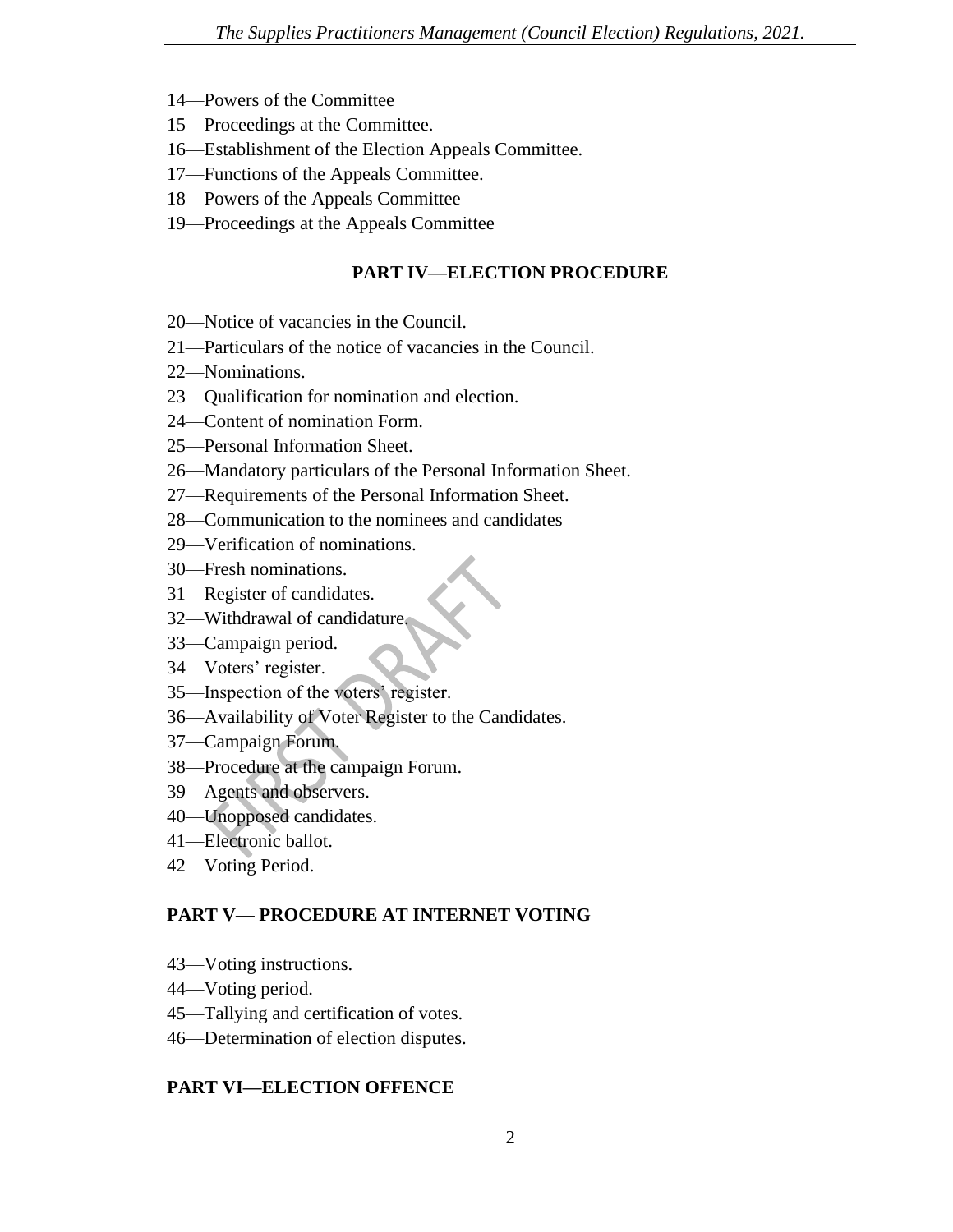47—Election offences. 48—Revocation of LN No. 247 of 2015. **SCHEDULE**

**FRO DRAFT**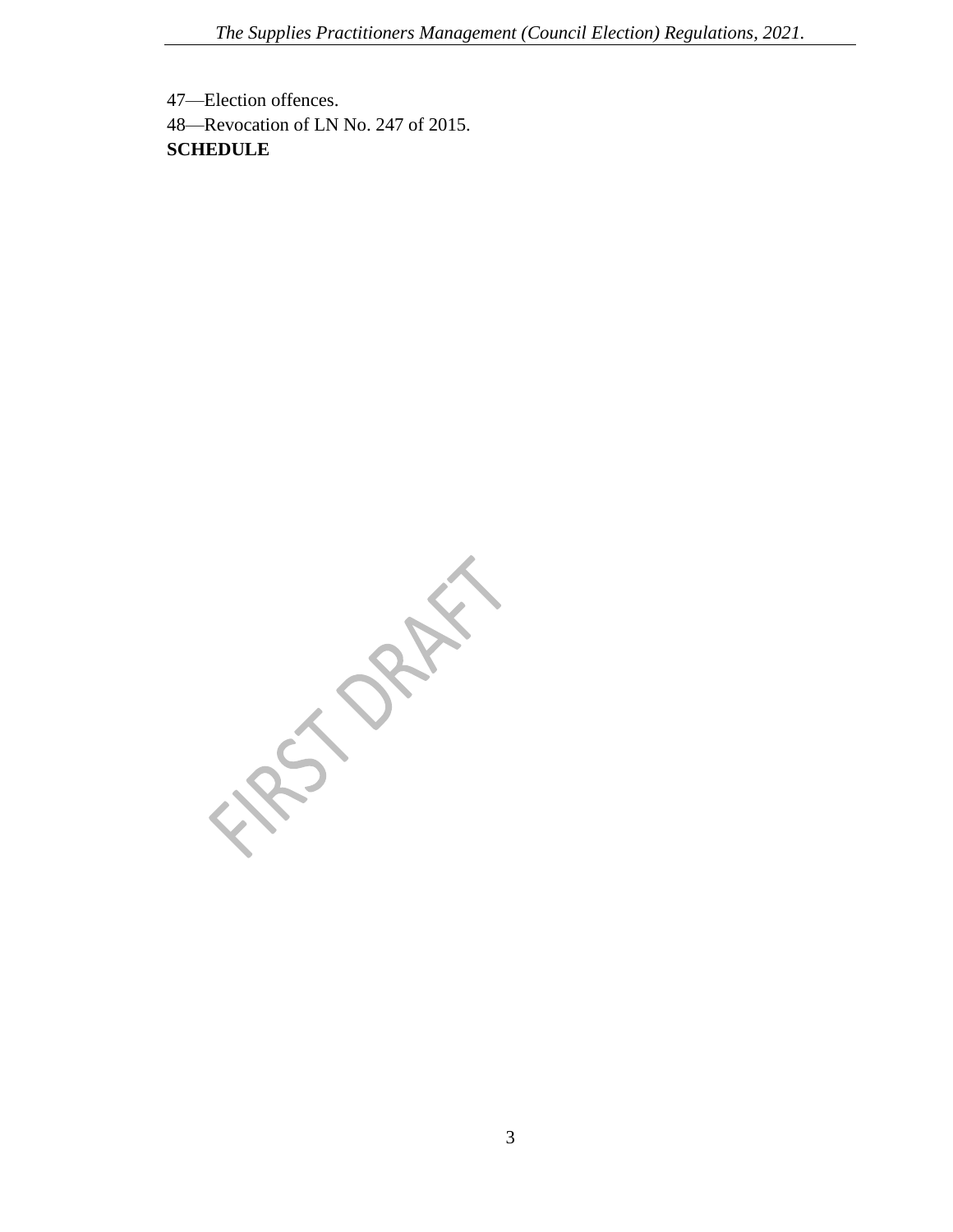

## **THE SUPPLIES PRACTITIONERS MANAGEMENT ACT** *(No. 17 of 2007)*

**IN EXERCISE** of the powers conferred by section 4(1A) of the Supplies Practitioners Management Act, 2007, the Cabinet Secretary for the National Treasury and Planning makes the following Regulations—

## **THE SUPPLIES PRACTITIONERS MANAGEMENT (COUNCIL ELECTION) REGULATIONS, 2021**

#### **PART I—PRELIMINARY**

Citation. **1.** These Regulations may be cited as the Supplies Practitioners Management (Council Election) Regulations, 2021. Interpretation. **2.** In these Regulations, unless the context otherwise requires— No. 17 of 2007. "Act" means the Supplies Practitioners Management Act, 2007; "candidate" means a member of the Institute who is nominated to contest in an election; "Committee" means the Elections Dispute Resolution Committee established under regulation 10; "Council" has the meaning assigned to it under section 2 of the Act; "election" means the process of selecting the candidate to represent registered members of the Institute; "electoral body" means an entity appointed by the Council and approved by general meeting of the Institute, to conduct elections under these Regulations; "electronic voting system" means a voting system where authorized Members cast their votes through an online communication system; "member" means a person whose name is for the time being on a register of members of the Institute; "voting token" means a device used to authenticate a voter; "presiding officer" means a person appointed by the returning officer to preside over the election of the members of the Council;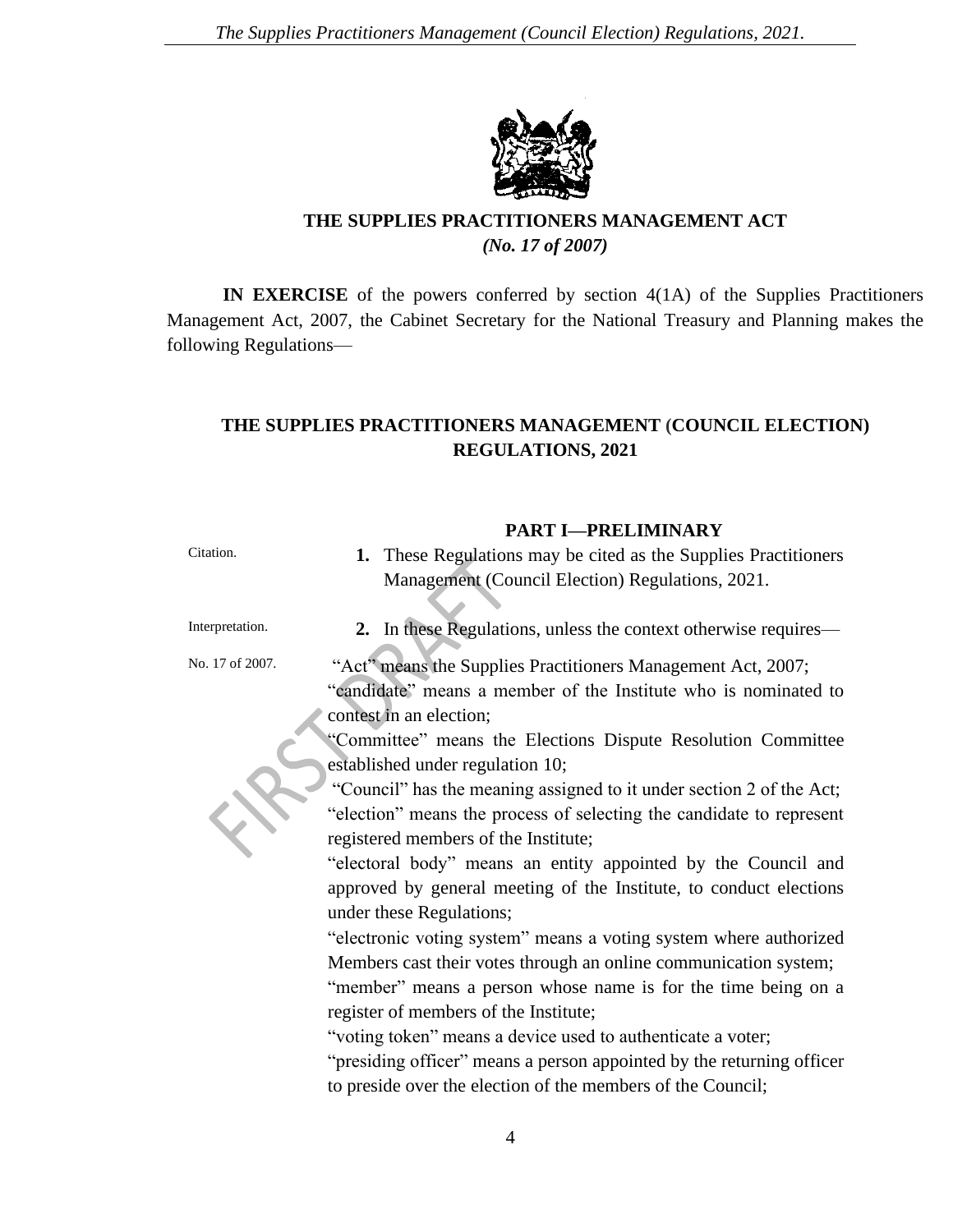|                              | "returning officer" means a person appointed by the Council to be in<br>charge of the election of the members of the Council;<br>"panel" means the elections panel constituted under regulation 18;<br>"Independent Electoral and Boundaries Commission" means the<br>Commission established under Article $248(2)(c)$ of the Constitution;<br>"Institute" has the meaning assigned to it under section 2 of the Act;<br>"social media" means computer-based technology that facilitates the<br>sharing of ideas, thoughts, and information relating to an election and<br>it includes short messages. |
|------------------------------|--------------------------------------------------------------------------------------------------------------------------------------------------------------------------------------------------------------------------------------------------------------------------------------------------------------------------------------------------------------------------------------------------------------------------------------------------------------------------------------------------------------------------------------------------------------------------------------------------------|
| Scope of the<br>Regulations. | <b>3.</b> These Regulations shall apply to an election of —<br>(a) the Chairperson of the Council;<br>(b) six members of the Council elected in accordance with<br>section $4(1A)$ of the Act; and                                                                                                                                                                                                                                                                                                                                                                                                     |
|                              | (c) with necessary modification, any other election to be<br>determined by the Council.                                                                                                                                                                                                                                                                                                                                                                                                                                                                                                                |
| Guiding principles.          | 4. The election of the Chairperson and members of the Council<br>shall comply with the following principles—<br>(a) free and fair;<br>(b) by secret ballot;<br>(c) free from violence, intimidation or improper influence;<br>(d) conducted in a transparent manner;<br>(e) conducted by an independent body;<br>(f) secure; including an end to end verifiable system; and<br>(g) administered in an impartial, neutral, efficient,<br>accurate and accountable manner.                                                                                                                               |
|                              | <b>PART II-ELECTORAL BODY</b>                                                                                                                                                                                                                                                                                                                                                                                                                                                                                                                                                                          |
| Electoral body.              | (1) The Council shall, at least six months to an election,<br>5.<br>propose an electoral body to conduct the Council elections.                                                                                                                                                                                                                                                                                                                                                                                                                                                                        |
|                              | (2) The electoral body proposed under paragraph (1) shall be<br>approved at the general meeting of the Institute preceding the<br>election.                                                                                                                                                                                                                                                                                                                                                                                                                                                            |

(3) The Council shall prior to submission of the proposal under this regulation to the members for approval, obtain a written commitment to conduct the Council elections from the requisite electoral body.

5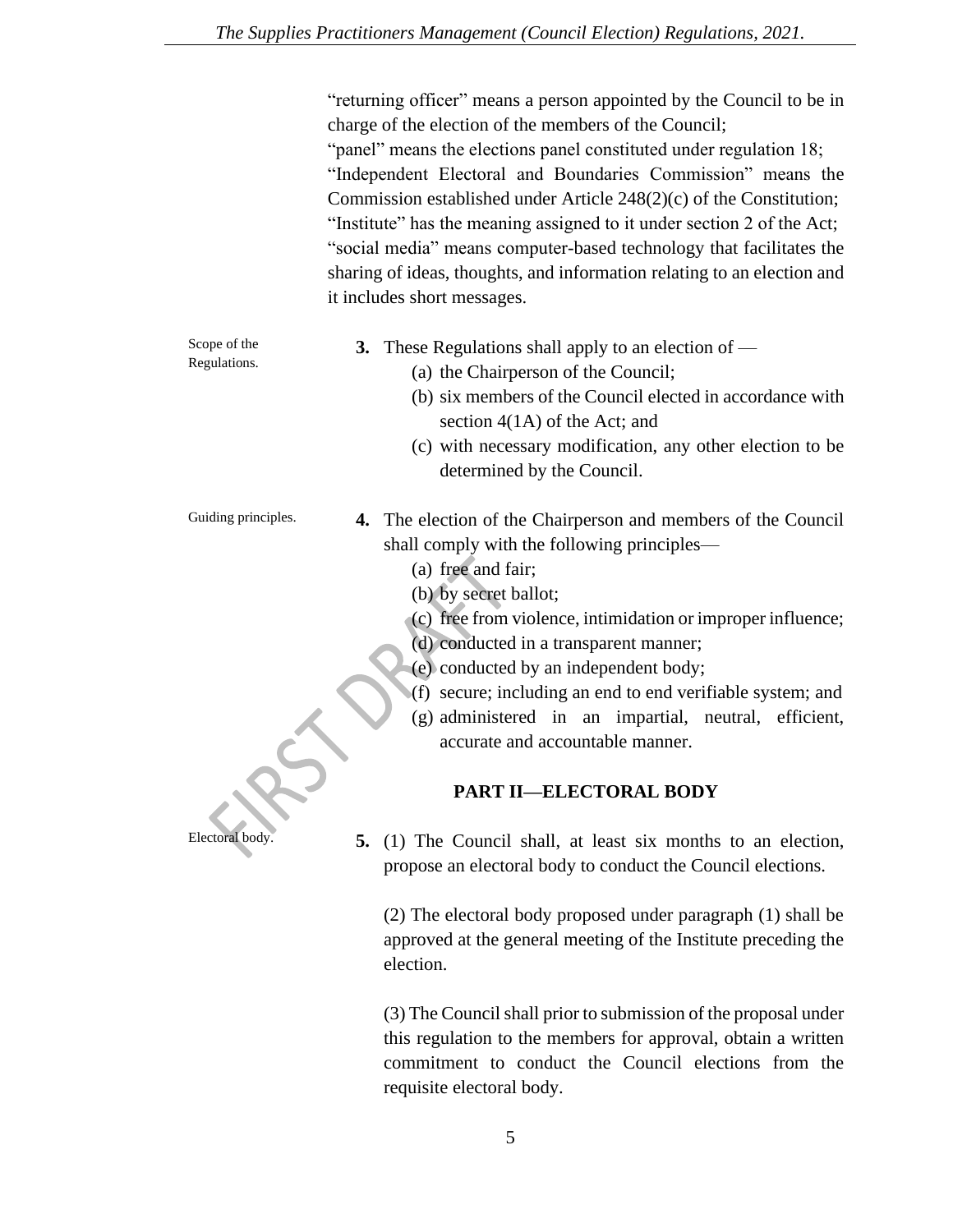(4) Where the proposed electoral body is not the Independent Electoral and Boundaries Commission, the Council may propose two or more names of electoral bodies from which the members shall approve one, for the purpose of conducting the elections.

(5) Where members fail to approve the requisite electoral body in accordance with this regulation, the Council shall upon giving the members a seven days' notice, appoint the electoral body to conduct the elections of the Council.

Electronic voting. **6.** (1) Voting at the Council election shall be by electronic means.

> (2) Despite paragraph (1) the electoral body shall put in place a complementary voting mechanism to be used where the electronic voting fails.

> (3) The complementary voting mechanism under paragraph (2) shall be simple, accurate, verifiable, secure, accountable, transparent and in compliance with the Act and other written laws.

> (4) The complementary voting mechanism envisaged under paragraph (2) shall be limited to the election activities which the electronic system is unable to perform.

**7.** (1) Notwithstanding regulation 6, the Council may conduct council election by internet voting system and technology including email and mobile voting application, in so far as it is appropriate to do so.

(2) The internet voting system adopted by the Council shall be an-end to-end verifiable internet voting system which allows voters to—

- (a) check that the system recorded their votes correctly,
- (b) check that the system included their votes in the final tally, and
- (c) count the recorded votes and double-check the announced outcome of the Council election.

Internet voting system and technology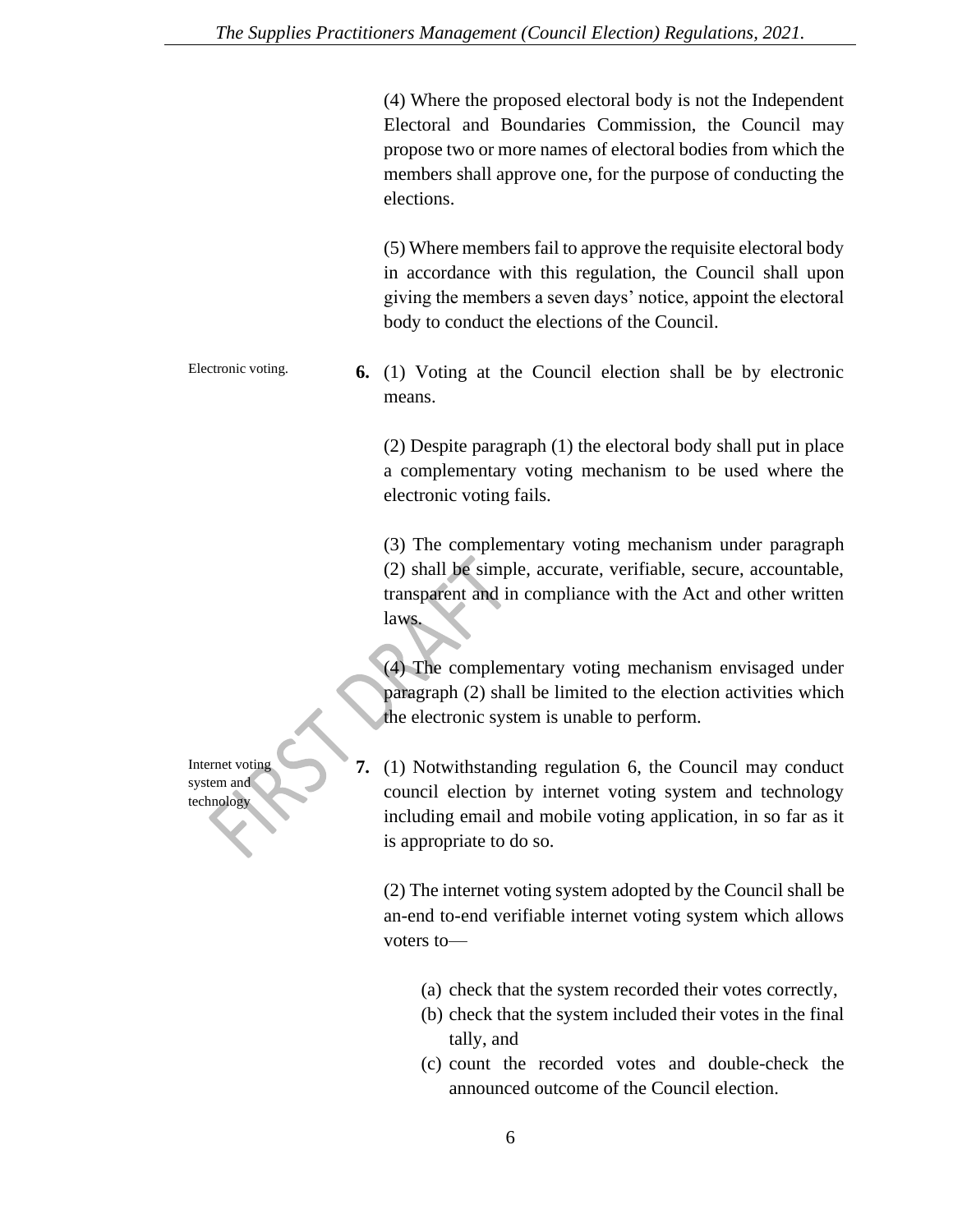(3) The Council shall satisfy the members that the internet voting system is secure, usable and transparent.

Electronic voting system.

**8.** (1) The elections of the Council under these Regulations shall be conducted by use of an electronic voting system.

(2) The electronic voting system envisaged under paragraph

(1) shall enable the following election activities including—

- (a) biometric voter registration of members as voters;
- (b) electronic voter identification;
- (c) electronic voting;
- (d) collating and tallying of the votes; and
- (e) electronic transmission of results.

(3) Without prejudice to the generality of paragraph (2), an electronic voting system may provide for the necessary mechanisms to electronically carry out any of the election processes including the nomination of candidates and declaration of the results of the election.

Electoral voting System security. **9.** (1) The electoral voting system approved by the Council shall—

> (a) use a software which is limited to the basic functions required to perform in the voting system's processes including the ability of the software to—

- (i) provide audit scripting to track sequence of events that occur on the system and, to the extent possible, identify a person that initiated the events; and
- (ii) employ a sufficient level of encryption or validation protocol to limit changes made without proper authorization;
- (b) use enforced policies and procedures to control access to the voting system and the circumstances under which users can access the system including—
	- (i) functions which users are allowed to perform on the system; and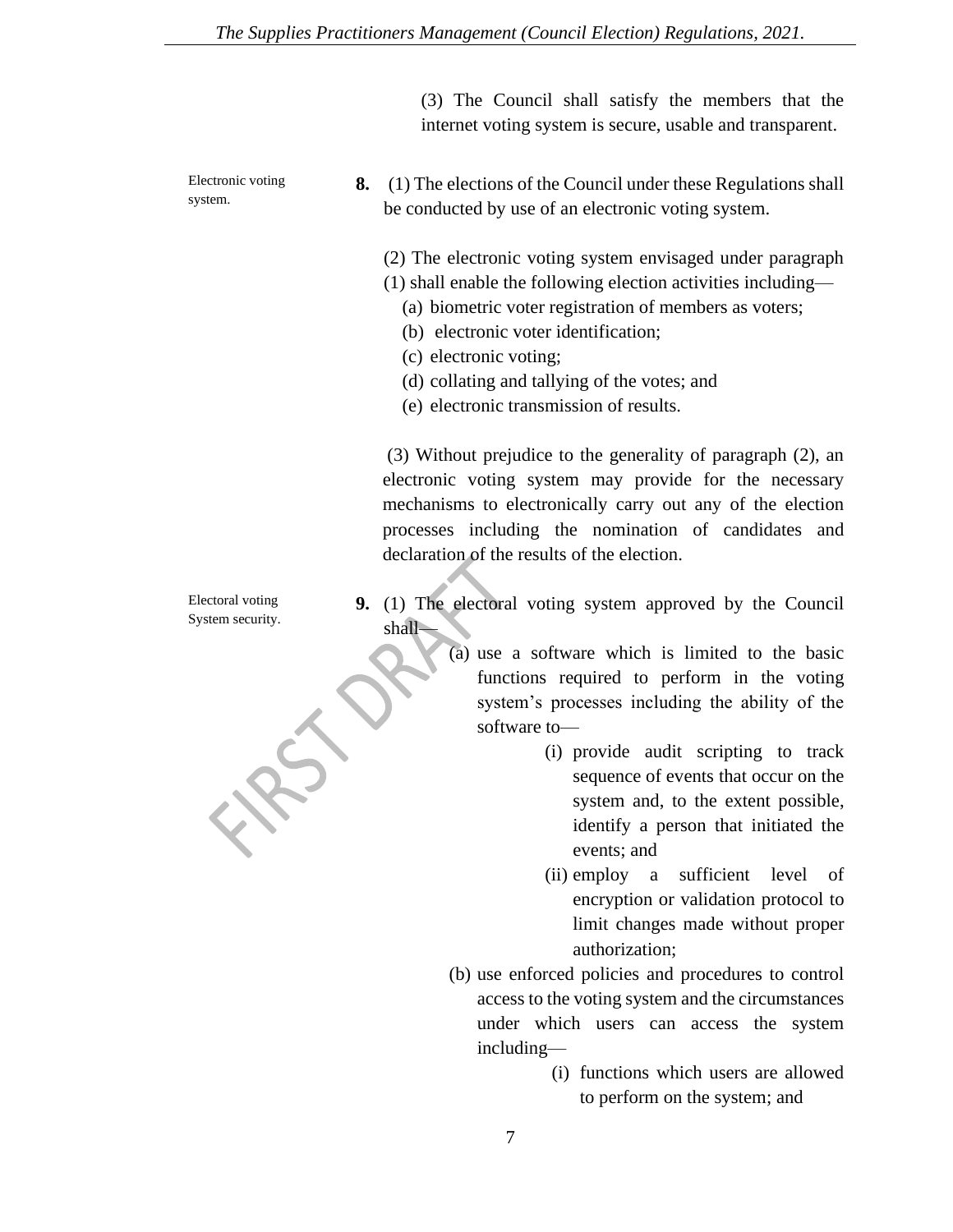- (ii) safe custody control of all equipment, software, and key or control materials at all times;
- (c) use physical security and access logs, including seals, to control access to the system;
- (d) use a two-person accountability and control system for purposed of access, control and custody;
- (e) ensure only authorized voters are able to vote and no eligible voter is able to vote more than once;
- (f) protect a voter's right to cast a secret ballot;
- (g) contain a backup mechanism; and
- (h) any other requirement which the Council may specify.

(2) The Council shall satisfy members of the Institute that the system meets the requirements specified under this regulation.

## **PART III—ESTABLISHMENT OF THE INSTITUTIONAL FRAMEWORK FOR MANAGEMENT OF ELECTIONS**

## *Establishment of the Elections Panel*

Establishment of the Elections Panel*.*

**10.** (1) There is established the Elections Panel which shall comprise—

- (a) a chairperson who shall be an Advocate of the High Court of Kenya with at least ten years standing nominated by the Law Society of Kenya;
- (b) two full members of the Institute;
- (c) a returning Officer; and
- (d) the Chief Executive Officer, or his or her nominee, who shall be an ex-officio member.
- (2) The Elections Panel shall—
	- (a) be responsible for authenticity, validity and integrity of the voters' register and shall have oversight over the electoral process; and
	- (b) undertake the verification process of nominations submitted to the Council under these Regulations.

(4) The Elections Panel shall be ad-hoc.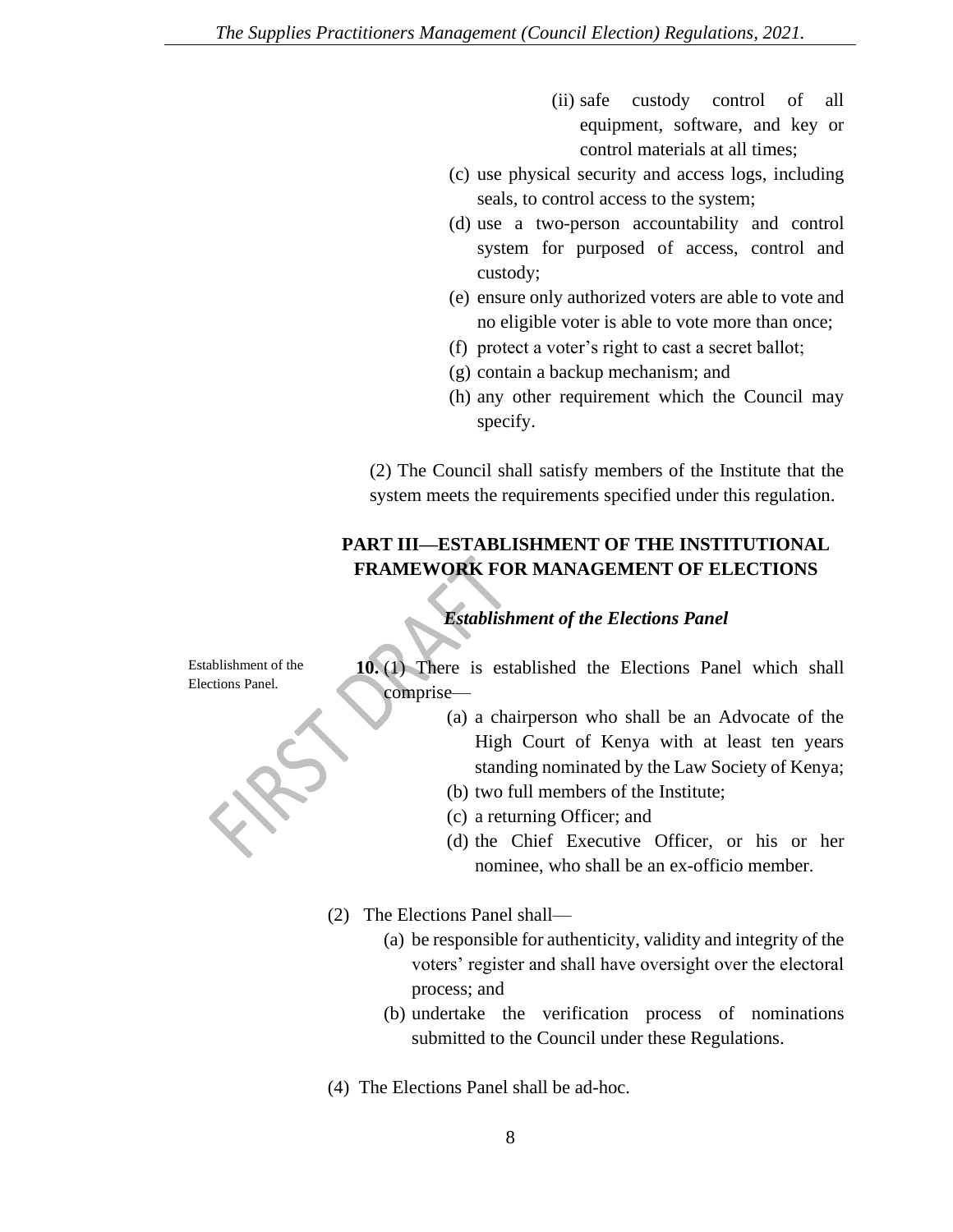Proceedings at the Elections Panel

**11.** (1) The quorum of the Elections Panel shall be the Returning Officer and two full members.

(2) The Elections Panel shall attend the Council meetings at which the nominations are to be opened.

(3) The Elections Panel shall resolve a dispute referred within two days from the date the dispute is lodged, provided the Chief Executive Officer shall communicate the resolution of the election panel to the candidates.

(4) A person aggrieved by the decision Elections Panel may, refer the dispute to Appeals Committee, within two days from the date of the decision,

### *Establishment of the Election Disputes Resolution Committee*

Election Dispute Resolution Committee.

**12.** There is established the Election Disputes Resolution Committee which shall comprise of—

- (a) a chairperson who shall be an Advocate of the High Court of Kenya with at least ten years standing nominated by the Law Society of Kenya;
- (b) three full members of the Institute with at least seven years standing competitively nominated by the Council;
- (c) one member nominated by the Nairobi Centre for International Arbitration; and
- (d) the Chief Executive Officer, or his or her nominee, who shall be an ex-officio member.

(2) The Committee shall be an *ad- hoc* committee.

**13.** (1) The Committee shall hear and determine appeals arising over the decisions of the Elections Panel under these Regulations.

(2) Despite paragraph (1) Committee shall hear and determine any election dispute that may arise under these Regulations.

**14.** In the performance of its functions under regulation 12, the Committee shall have the powers to—

Powers of the Committee

Functions of the Committee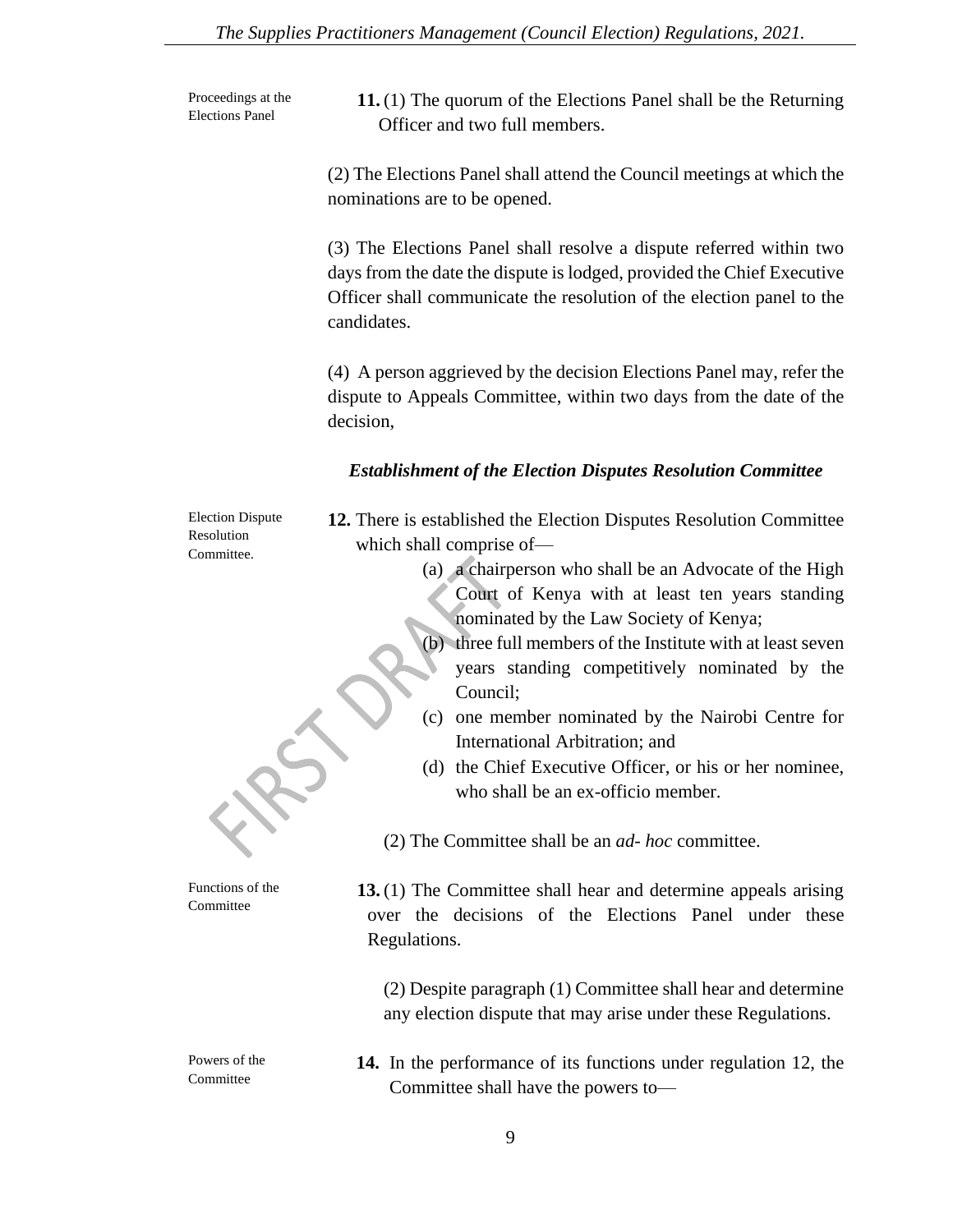- (a) call for any document from any person to aid in its investigations;
- (b) issue summons to any person to appear before it and give evidence;
- (c) affirm a decision made by the electoral body;
- (d) vary the decision made by the electoral body;
- (e) nullify the candidature of a candidate;
- (f) order costs; and
- (g) any other power for the effective discharge of their functions.

Proceedings at the **15.** (1) The quorum of the Committee shall be at least three members, provided in the absence of the Chairperson, the member appointed under paragraph (1) (c) shall be the chair.

> (2) The Committee shall resolve a dispute referred within two days from the date the dispute is lodged.

> (3) A person aggrieved by the decision of the Election Dispute Resolution Committee may within seven days from the date of that decision refer the dispute to the Appeals Committee.

# *Establishment of the Election Appeals Committee*

Establishment of the Election Appeals Committee*.*

Committee.

**16.** (1) There is established the Election Appeals Committee which shall be an be an *ad- hoc* committee.

- (2) The Appeals Committee shall comprise—
	- (a) a chairperson who shall be an Advocate of the High Court of Kenya with at least ten years standing nominated by the Law Society of Kenya;
	- (b) three full members of the Institute with at least seven years standing competitively nominated by the Council;
	- (c) one member nominated by the Nairobi Centre for International Arbitration; and
	- (d) the Chief Executive Officer, or his or her nominee, who shall be an ex-officio member.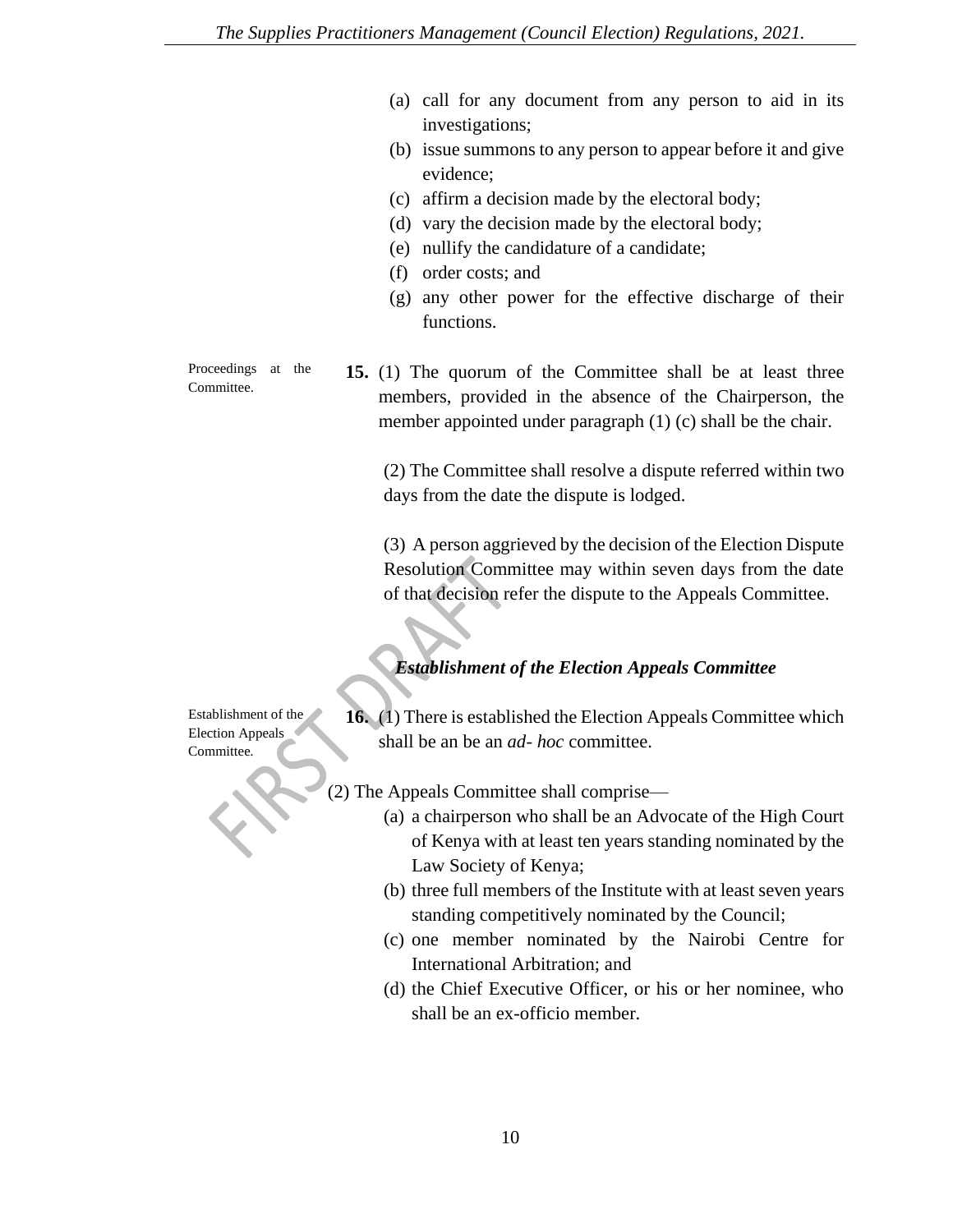| Functions of the<br>Appeals Committee.  | 17. The Appeals Committee shall hear and determine appeals<br>arising out of the decisions of the Disputes Resolution<br>Committee and the Elections Panel. |
|-----------------------------------------|-------------------------------------------------------------------------------------------------------------------------------------------------------------|
| Powers of the<br>Appeals Committee      | <b>18.</b> The Appeals Committee shall have power —<br>(a) to call for any document from any person to aid in its<br>investigations;                        |
|                                         | (b) to issue summons to any person to appear before it<br>and give evidence;                                                                                |
|                                         | (c) to affirm the decision of the Elections Panel; and<br>(d) any other power for the effective discharge of their                                          |
|                                         | functions.                                                                                                                                                  |
| Proceedings at the<br>Appeals Committee | <b>19.</b> (1) The quorum of the Appeals Committee shall be at least<br>three members.                                                                      |
|                                         | (2) The Appeals Committee shall resolve a dispute referred to<br>it within seven days from the date of the Appeal.                                          |

(3) A person who is aggrieved by a decision of the Appeals Committee under these Regulations may appeal to the High Court on matters of fact or points of law, or both within seven days of notification of the findings.

(4) Nothing in this regulation shall preclude a person aggrieved by an administrative decision of the Appeals Committee made under these Regulations from applying for review by the High Court in accordance with the provisions of the Fair Administrative Action Act, 2015.

## **PART IV— PROCEDURE FOR CONDUCT OF ELECTIONS**

Notice of vacancies in the Council. **20.** (1) The Chief Executive Officer, shall, at least ninety days to the date of the Council elections issue a notice of vacancies available in the Council to each member of the Institute.

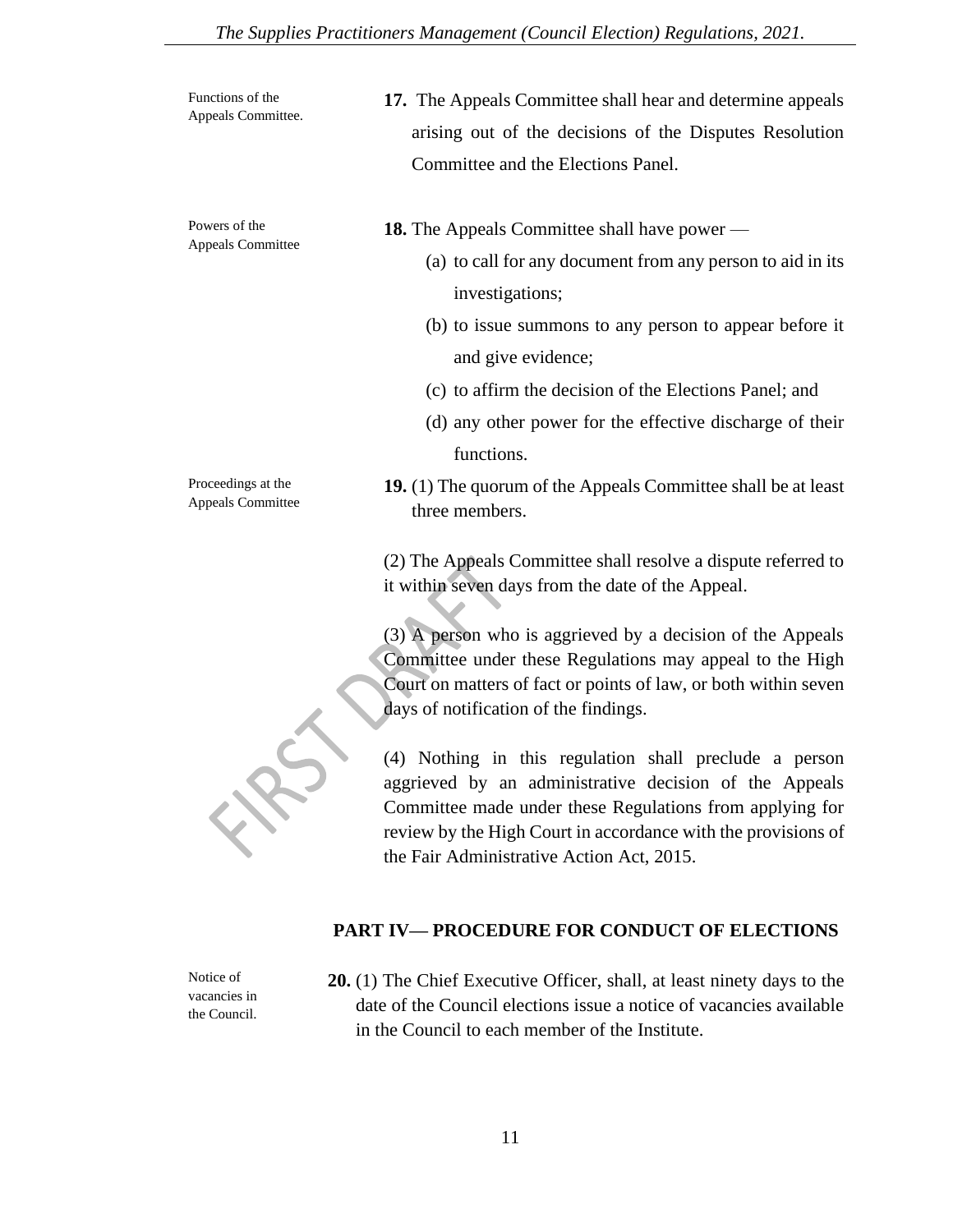(2) The notice under paragraph (1) shall be published in at least two newspapers of nation-wide circulation and on the website of the Institute.

| of<br>Particulars<br>the<br>notice of<br>vacancies in<br>the Council. | 21. The notice of vacancies in the Council shall include the following<br>particulars-<br>(a) the date and time when Council elections are to be<br>conducted;<br>(b) the office in the Council which is vacant on the given<br>date;<br>(c) the requirements on eligibility to be elected to a<br>vacant office; and<br>(d) the date and the manner by which the nomination<br>paper must be submitted to the Chief Executive<br>Officer. |
|-----------------------------------------------------------------------|--------------------------------------------------------------------------------------------------------------------------------------------------------------------------------------------------------------------------------------------------------------------------------------------------------------------------------------------------------------------------------------------------------------------------------------------|
| Nominations.                                                          | 22. A candidate desirous of contesting for the position of the                                                                                                                                                                                                                                                                                                                                                                             |
|                                                                       | Chairperson or member of the Council shall fill —<br>(a) Form SPN1 set out in the Schedule, in the case of                                                                                                                                                                                                                                                                                                                                 |
|                                                                       | the Chairperson; or                                                                                                                                                                                                                                                                                                                                                                                                                        |
|                                                                       | (b) Form SPN 2 set out in the Schedule, in the case of<br>Council member.                                                                                                                                                                                                                                                                                                                                                                  |
|                                                                       |                                                                                                                                                                                                                                                                                                                                                                                                                                            |
| Qualification for                                                     | 23. $(1)$ A person may be nominated as a candidate in an election where                                                                                                                                                                                                                                                                                                                                                                    |
| nomination and<br>election.                                           | the person-                                                                                                                                                                                                                                                                                                                                                                                                                                |
|                                                                       | (a) Is registered as a member of the Institute in                                                                                                                                                                                                                                                                                                                                                                                          |
|                                                                       | accordance with section 3A of the Act;                                                                                                                                                                                                                                                                                                                                                                                                     |
|                                                                       | (b) has paid such fees and levies due to the Institute;<br>(c) holds a current valid membership practicing<br>license;                                                                                                                                                                                                                                                                                                                     |
|                                                                       | (d) is a member of the Institute in good standing;                                                                                                                                                                                                                                                                                                                                                                                         |
|                                                                       | (e) has not been convicted of an offence under the Act<br>or these Regulations;                                                                                                                                                                                                                                                                                                                                                            |
|                                                                       | (f) consents in writing to serve in the office to which<br>the member is nominated; and                                                                                                                                                                                                                                                                                                                                                    |
|                                                                       | (g) has met any other requirements that may be                                                                                                                                                                                                                                                                                                                                                                                             |
|                                                                       | prescribed by the Council.                                                                                                                                                                                                                                                                                                                                                                                                                 |
|                                                                       | (2) For the purposes of nomination for candidature at an                                                                                                                                                                                                                                                                                                                                                                                   |
|                                                                       | election, a candidate shall be                                                                                                                                                                                                                                                                                                                                                                                                             |
|                                                                       | (a) proposed and seconded by a fully paid up<br>member;                                                                                                                                                                                                                                                                                                                                                                                    |

12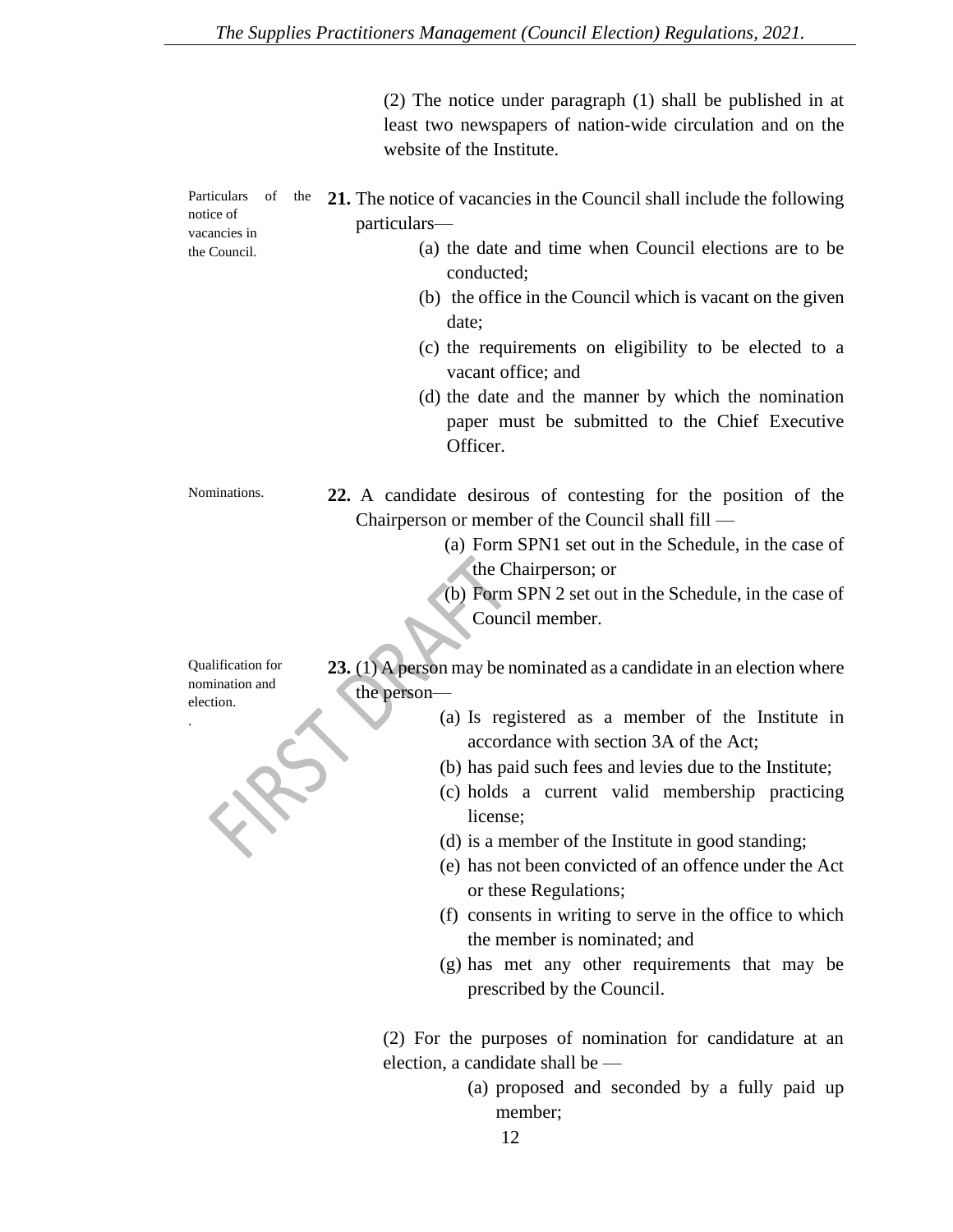- (b) supported by fifty fully paid up members, in case of chair and twenty-five fully paid up members in the case of member other than the proposer and seconder respectively; and
- (c) nominated by—
	- (i) filling the nomination Form in the prescribed manner; and
	- (ii) delivering the Form to the Institute either physically or electronically, not later than the date specified in the Form.

(3) An eligible full member of the Institute shall nominate a candidate for an election once.

(4) Any dispute arising under this regulation shall be lodged with the Election Dispute Resolution Committee.

**24.** (1) The nomination Form under Regulation 22 shall detail—

(a) the name and address of the candidate;

- (b) membership registration number;
- (c) license Number;
- (d) the name of the organization where the candidate works, if any;
- (e) the year of admission to the Institute;
- (f) the place where the candidate ordinarily practices;
- (g) the office for which the candidate is nominated;
- (h) a description or profile of the candidate in not more than one hundred words;
- (i) a declaration that the information contained in the nomination Form is true and correct;
- (j) a declaration as to any convictions in court or declaration of bankruptcy through court;
- (k) the requirements of chapter six of the Constitution; and
- (l) any other information the Institute shall deem necessary for the nomination of candidates.

 (2) A nomination Form under these Regulations, shall be signed by the candidate or nominee and by two nominators

Content of nomination Form.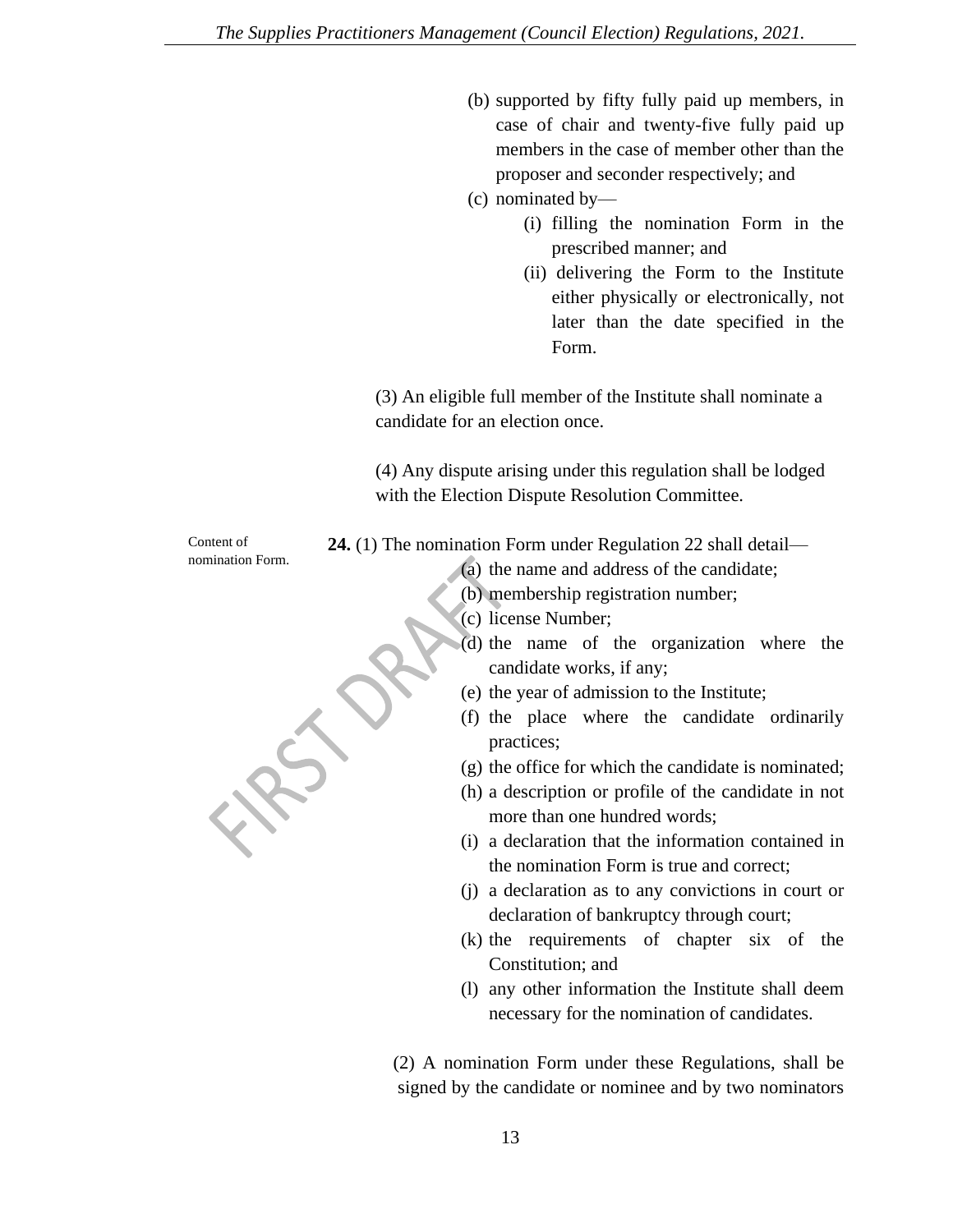who shall be members of the Institute, eligible to vote in the election.

Personal Information Sheet. **25.** (1) The duly completed nomination Form shall be accompanied by a personal information sheet of a candidate.

> (2) A personal information sheet shall be lodged with the Institute not later than the date fixed for submission of the Nomination Form.

> (3) A candidate may provide in their Personal Information Sheet any information they deem fit and shall be wholly responsible for the information provided.

particulars of the Personal Information Sheet.

Requirements of the Personal Information Sheet.

(a) Name of the candidate;

**26.** (1) The Personal Information Sheet shall detail—

- (b) membership registration number;
- (c) a photograph of the candidate-
- (d) relevant academic and professional qualifications;
- (e) election category; and
- (f) career progression in the last five years including current engagement.

(2) The Institute shall verify the Personal Information Sheet for any incorrect or misleading statements, but only in respect of information that can be checked against the Institute's record in recent two years to the election date.

(3) The Institute is not obliged to check other information in the Personal Information Sheet and shall not be responsible for the contents of the Personal Information Sheet.

- **27.** A Candidate shall take note of the following printing specifications when preparing the Personal Information Sheet—
	- (a) the Personal Information Sheet shall be printed in full colour;
	- (b) a candidate's photo should be trimmed to the right measurement by the candidate;
	- (c) electronic photo will only be acceptable *JPEG* format (300 dpi) or TIF format while the file size should be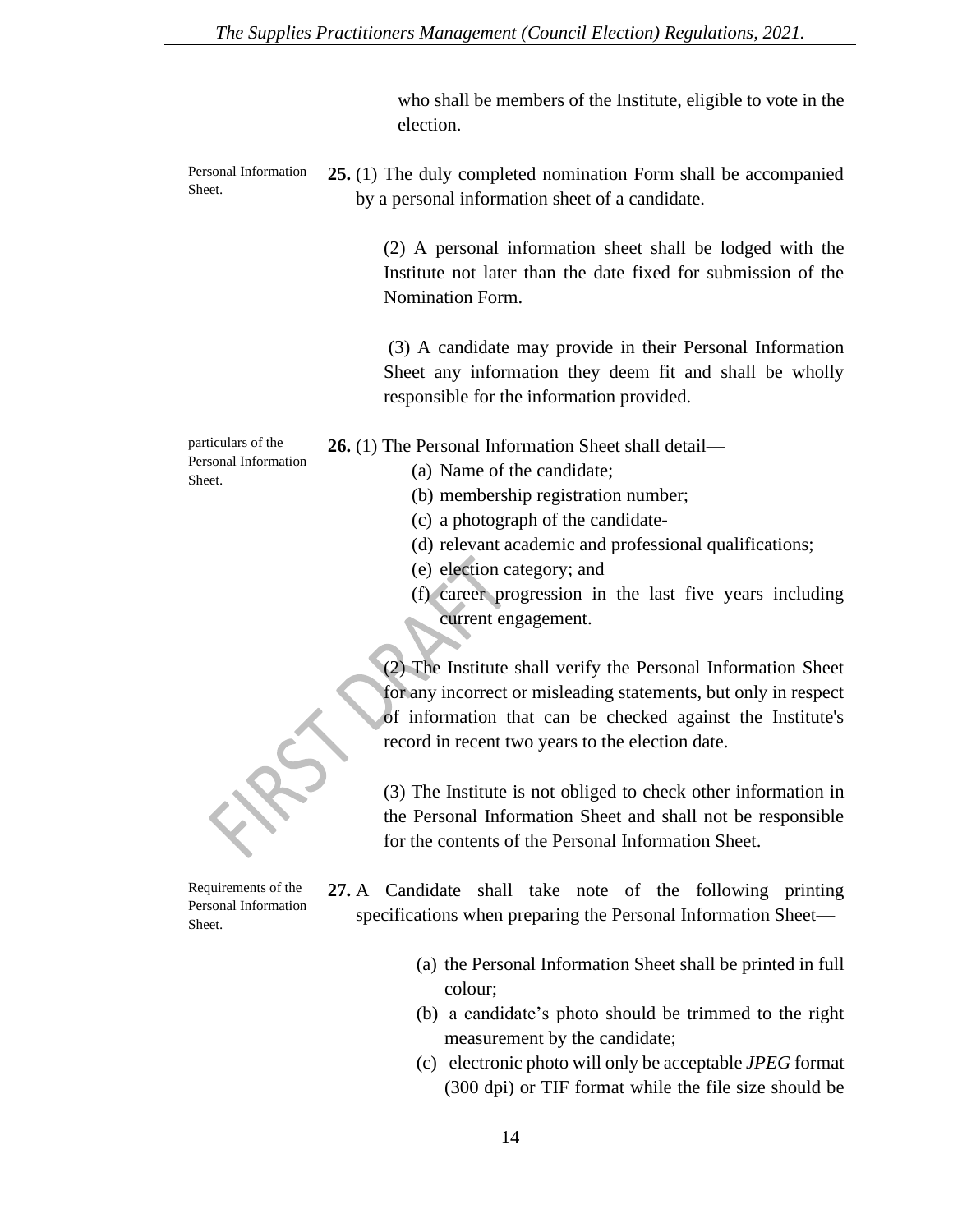between 600K – 1MB and shall indicate the name of the candidate.

- (d) in the case of a hardcopy photo, the name of the candidate shall be clearly written at the back; and
- (e) if the candidate chooses to prepare the layout artwork of their Personal Information Sheet, the layout artwork shall be in PDF format (file size of 1MB or above) or JPEG format (300 dpi and file size of 2MB or above).

**28.** (1) Communication to the nominees and candidates on any election matters shall be made by the Chief Executive Officer of the Institute or his nominee through appropriate means including electronic means.

> (2) Any correspondence by other persons shall not be construed to be the official communication of the Institute.

**29.** (1) The Elections Panel shall within seven days from the expiry of the period set for submission of nomination Forms, undertake a verification process to determine that the—

> (a) person nominated is eligible to be a candidate at the election.;

(b) nominators are entitled to vote in the election; and

(c) candidate is supported by at least fifty members in the case of Chairperson and twenty-five members in the case of a member.

(2) Where the Elections Panel is satisfied that a person fulfills the requirements for nomination, the provisions of regulations 32 shall apply.

(3) A nomination Form which does not comply with these Regulations shall be declared invalid.

(4) The Chief Executive Officer shall communicate any decision under this regulation to all the parties.

(5) Any person dissatisfied with any decision of the Elections Panel under this regulation may within two days from the date of notification of such decision, appeal to the Appeals Committee.

Communication to the nominees and candidates

Verification of nominations.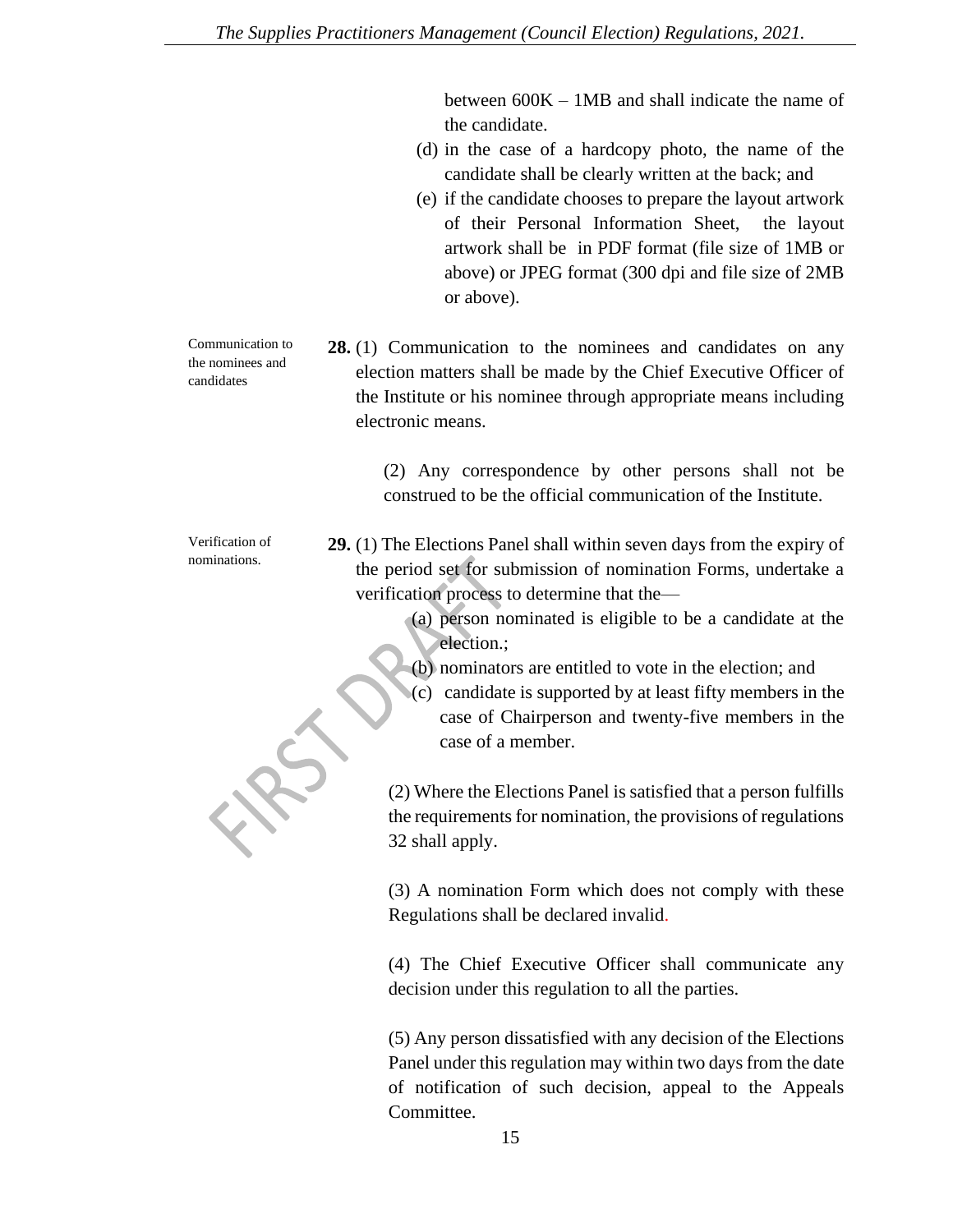(6) Any person may within two days from the date of the decision of the Elections Panel, seek a review of the decision of the Elections Panel, where there is an error apparent on the face of the nomination Form.

(7) Any person dissatisfied with any decision of the Elections Panel under this regulation may within two days from the date of notification of such decision lodge an appeal to the Appeals Committee.

Fresh nominations. **30.** (1) Where there is no qualified candidate to fill an office, the Council shall within sixty days, fix a date for a by-election in respect of that office and shall call for fresh nominations thereto.

> (2) The provisions on the conduct of elections under these Regulations shall apply this regulation.

**31.** (1) The Chief Executive Officer shall keep and maintain an up to date register of the names of candidates who have submitted nomination Forms.

> (2) The register under sub regulation (1) may be in electronic form.

(3) The register shall contain—

- (a) the name of the candidate;
- (b) the office to which the candidate seeks to be elected; and
- (c) the date and time when the nomination paper was delivered to the Chief Executive Officer.

(4) The person delivering the nomination Form, and the person receiving the Nomination Form, shall both sign the register of candidates.

(5) For avoidance of doubt, a nomination Form may be submitted through appropriate electronic means.

(6) Where the nomination Form is submitted electronically the person delivering the nomination Form shall sign the electronic register not later than date fixed for submission of the Form.

Register of candidates.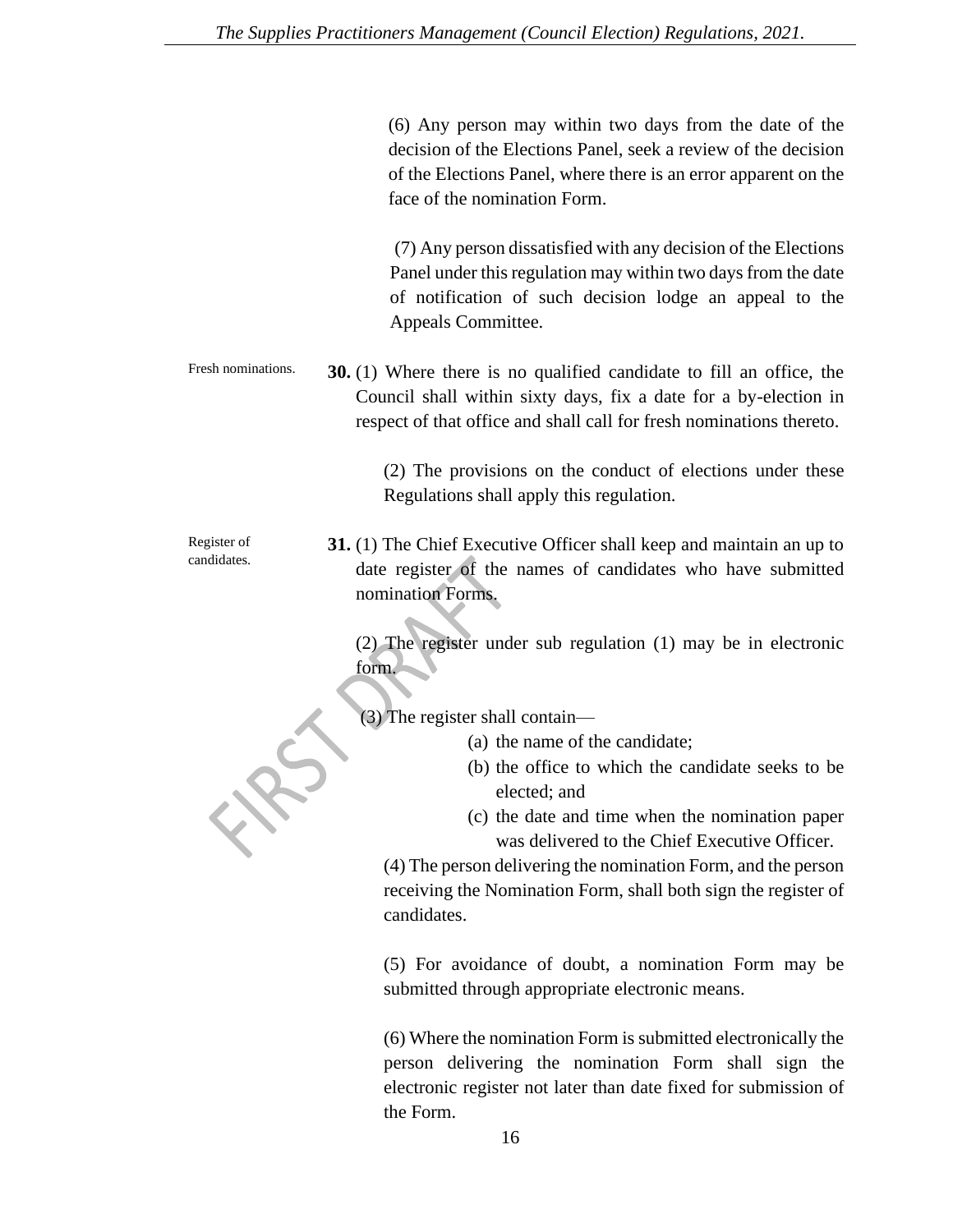(7) The Elections Panel shall upon verification of the nomination Forms and not later than three days after the expiry of the period set for submitting the nomination Forms, publish on the website of the Institute, the register of names of candidates who have submitted nomination Forms and the candidates validly nominated together with such other details as the Elections Panel shall consider necessary.

(8) The Chief Executive Officer shall communicate any decision made under this regulation to all parties within two days from the date of making such a decision.

- Withdrawal of candidature. **32.** A person may within thirty days before the date of the election, withdraw his candidature in writing to the Chief Executive Officer.
- Campaign period. **33.** (1) The campaign period shall commence on the date of publication of the successful nominations of members and shall terminate, forty-eight hours to the election date.

(2) No member of the Institute will be allowed to engage in unsolicited campaigns and campaign materials before the campaign period.

(3) It shall be an election offence for any candidates and their supporters to directly and indirectly bribe and treat and whatsoever to influence or induce a member of the Institute to vote or refrain from voting.

(4) Use of campaign materials, literature, posters, and manifestos of any kind must comply with the objectives of the Institute.

(5) A member who breaches this regulation shall be liable to disciplinary action and may lead to disqualification of the candidate from elections.

Voters' register. **34.** (1) The Chief Executive Officer shall, at least sixty days to the date set for elections, publish to the members a voters' register—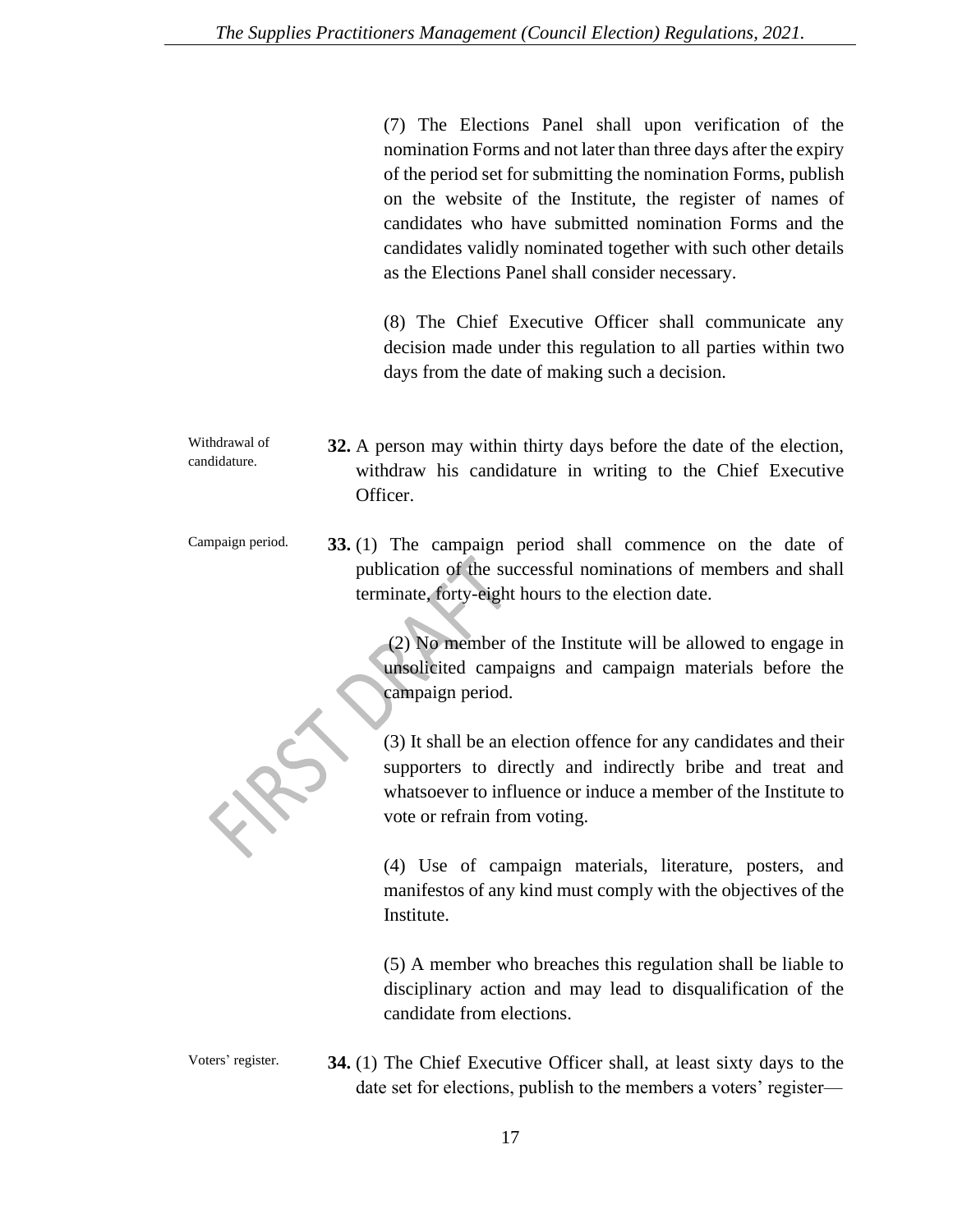- (a) directly to each member through appropriate electronic means;
- (b) by uploading the voters' register on the Institute's website; or
- (c) by such other method as the Council may approve.

(2) The voters register shall contain particulars of members who are eligible to vote.

**35.** (1) A member may inspect the voters register within thirty days to the date set for election.

(2) The Elections Panel shall inspect the register for authenticity, validity and integrity immediately after the close of the register of voters.

(3) The successful nominated candidates by Council shall inspect the voters register on closure of the register of voters, after validation of the register of voters by the Returning Officer.

(4) A member may request the Elections Panel to rectify his details which are inaccurate, untrue, outdated, incomplete or misleading.

(5) A request under paragraph (4) shall be—

- (a) communicated to the Elections Panel in writing, within fourteen days from the date of publication of the voter's register; and
- (b) supported by the necessary documents relevant to the rectification being sought.

(6) The Elections Panel, shall where satisfied correct the entry in the voter's register.

(7) Where the Elections Panel declines the rectification under this regulation, the Elections Panel, shall within five days from the date of making such decision—

> (a) notify, in writing, the member of the decline; and

(b) provide reasons for such decline.

(8) A person dissatisfied by a decision of the Elections Panel may within seven days from the date of such decision, lodge an appeal to the Appeals Committee.

Inspection of the voters register.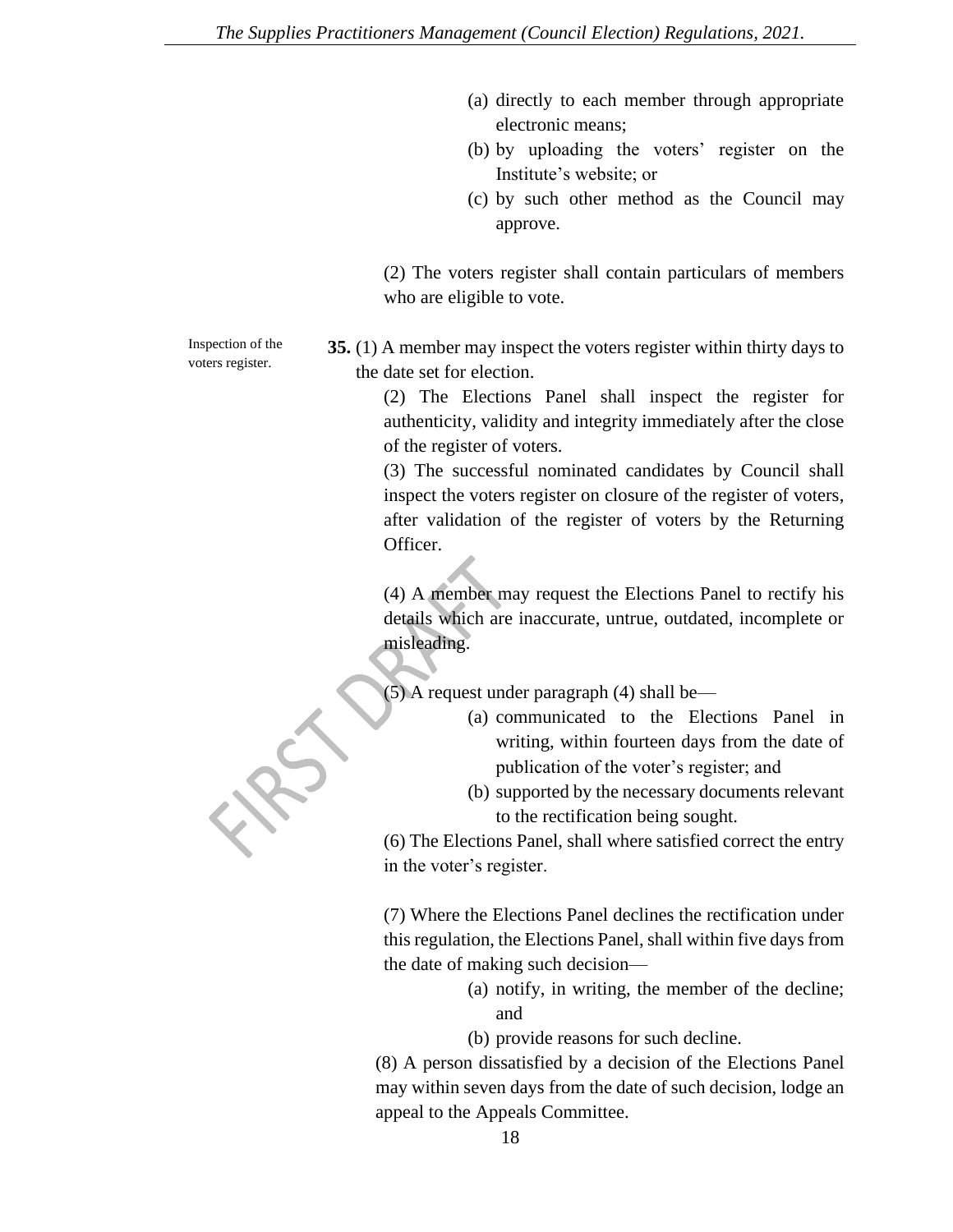(9) The Elections Panel shall submit the voters' register to the electoral body within five days from the expiry of the period limited for verification of the register by members, for preparation of polling register.

Availability of Voter Register to the Candidates. **36.** (1) The Institute shall subject to consent of members prepare and avail a voters' register consisting of the names, telephone number and the email addresses of members to the candidates, prior to the start of the campaign period.

> (2) The voters register prepared under paragraph (1) shall be limited to what is necessary for the purpose of the Council elections.

Campaign Forum. **37.** The Institute shall organize two campaign forums shall be held after the approval of nominations by Council and one at the annual seminar in order to allow the voters interact and familiarize with the candidates.

**38.** (1) The campaign forum shall—

(a) be attended by members of the Institute;

- (b) ensure each candidate is assigned space to display their election materials within the venue during the forum;
- (c) not invite media to the Forum, other than the video crew authorized by the Institute;
- (d) be chaired by the Returning Officer or the Chief Executive Officer;
- (e) be recorded and uploaded on the Institute's website during the campaign period;
- (f) ensure speaking sequence of the candidates is determined alphabetically using the first name of the Candidates;
- (g) ensure each candidate is given equal time to present their campaign message;
- (h) ensure members present may raise questions orally or in writing and the acceptance of a question is at the discretion of the session Chair and that questions are addressed to all the candidates and not to individual candidates;
- (i) give equal opportunities to respond to the candidates to respond to the questions; and

Procedure at the campaign Forum.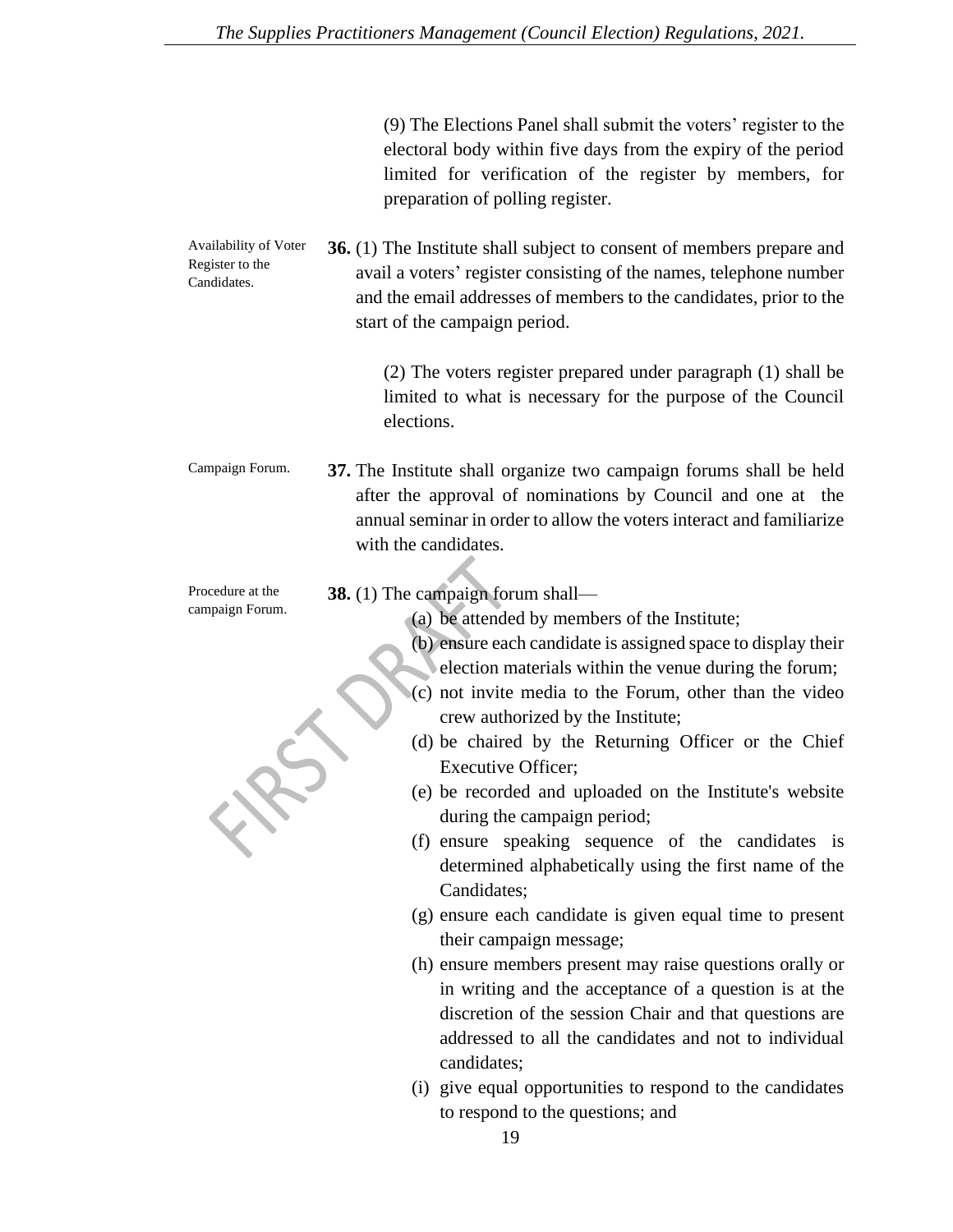|                          | (j) allocate equal speaking time to each candidate to<br>respond to the questions from the members and equal<br>speaking time to make at making concluding remarks.                                                                                                                                                      |
|--------------------------|--------------------------------------------------------------------------------------------------------------------------------------------------------------------------------------------------------------------------------------------------------------------------------------------------------------------------|
|                          | (2) A member or candidate who breaches this regulation<br>shall be liable to disciplinary action.                                                                                                                                                                                                                        |
| Agents and<br>observers. | 39. (1) A candidate may nominate not more than two agents to<br>represent the candidate at election.                                                                                                                                                                                                                     |
|                          | (2) The Elections Committee, may, upon prior request in<br>writing, allow observers during the election process.                                                                                                                                                                                                         |
| Unopposed<br>candidates. | 40. (1) Where only one candidate declares interest for any vacant<br>position declared in the elections, such candidate shall be deemed<br>duly elected.                                                                                                                                                                 |
|                          | (2) The electoral body shall, issue a certificate of lection to the<br>candidate elected under paragraph (1).                                                                                                                                                                                                            |
| Electronic ballot.       | 41. An electronic ballot used in an election shall have—<br>(a) the name of the candidate;<br>(b) a colored photograph of the candidate;<br>(c) a serial number printed on the front side;<br>(d) the vacancy the candidate is vying for; and<br>(e) system acknowledgment of vote cast in respect<br>of the candidates. |
| Voting Period.           | <b>42.</b> The Institute shall have a voting period of forty-eight hours from<br>the date of the elections.                                                                                                                                                                                                              |
|                          | <b>PART V-PROCEDURE AT INTERNET VOTING</b>                                                                                                                                                                                                                                                                               |
| Voting instructions.     | 43. (1) Online voting shall permit eligible members to cast votes once<br>in the Council.                                                                                                                                                                                                                                |

(2) Upon casting of the vote in accordance with paragraph (1) the member's account shall restrict subsequent login until next Council election.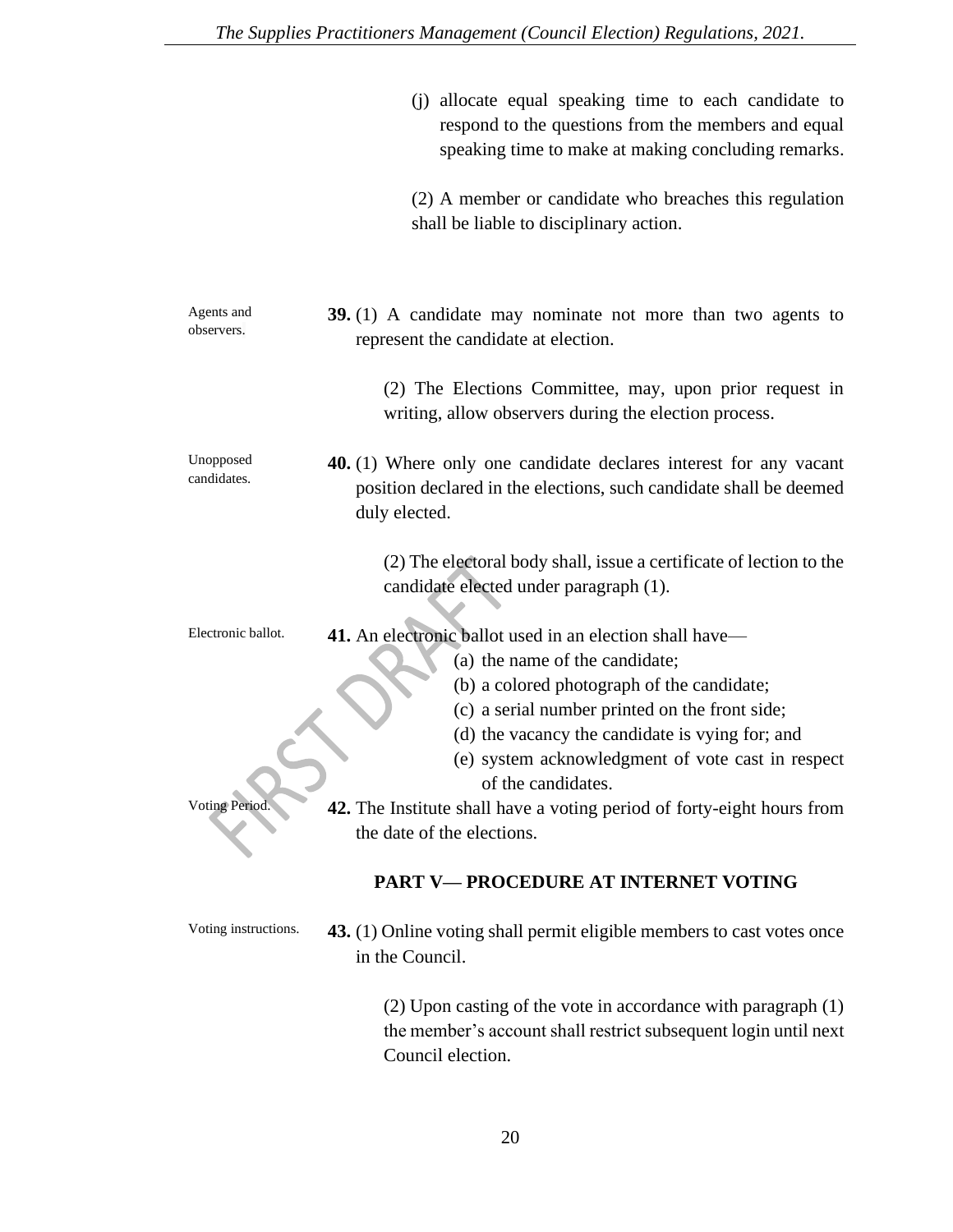|                                         | (3) Chief Executive Officer shall send to eligible voters voting<br>instructions including voting tokens and voting instructions by<br>text messages, email and website of the Institute at least seven<br>days before the date set for election. |
|-----------------------------------------|---------------------------------------------------------------------------------------------------------------------------------------------------------------------------------------------------------------------------------------------------|
|                                         | (4) An eligible voter who does not receive voting token within<br>the period specified under paragraph (1) shall notify the Chief<br>Executive Officer.                                                                                           |
|                                         | (5) The Chief Executive Officer shall where satisfied issue the<br>eligible voter with a voting token.                                                                                                                                            |
| Voting period.                          | 44. Where council elections are conducted through internet voting in<br>accordance with regulation 6, the voting tokens shall valid through<br>-out the election period specified under regulation 43.                                            |
| Tallying and<br>certification of votes. | 45. (1) Vote counting shall be continuous and real time.                                                                                                                                                                                          |
|                                         | (2) Upon expiry of the voting time, the electronic system shall<br>collate, tally, rank and generate results.                                                                                                                                     |
|                                         | (3) The electronic system shall automatically and in real time<br>update the agent and observers' submodules.                                                                                                                                     |
|                                         | (4) The tallying officer shall formally announce the results of<br>an election in real time.                                                                                                                                                      |
|                                         | (5) The results as certified by the tallying officer shall<br>constitute the official results of the elections.                                                                                                                                   |
|                                         | (6) The Chief Executive Officer shall keep the results and<br>election materials used until any dispute has been decided or<br>the time within which a candidate may challenge the results                                                        |

has expired.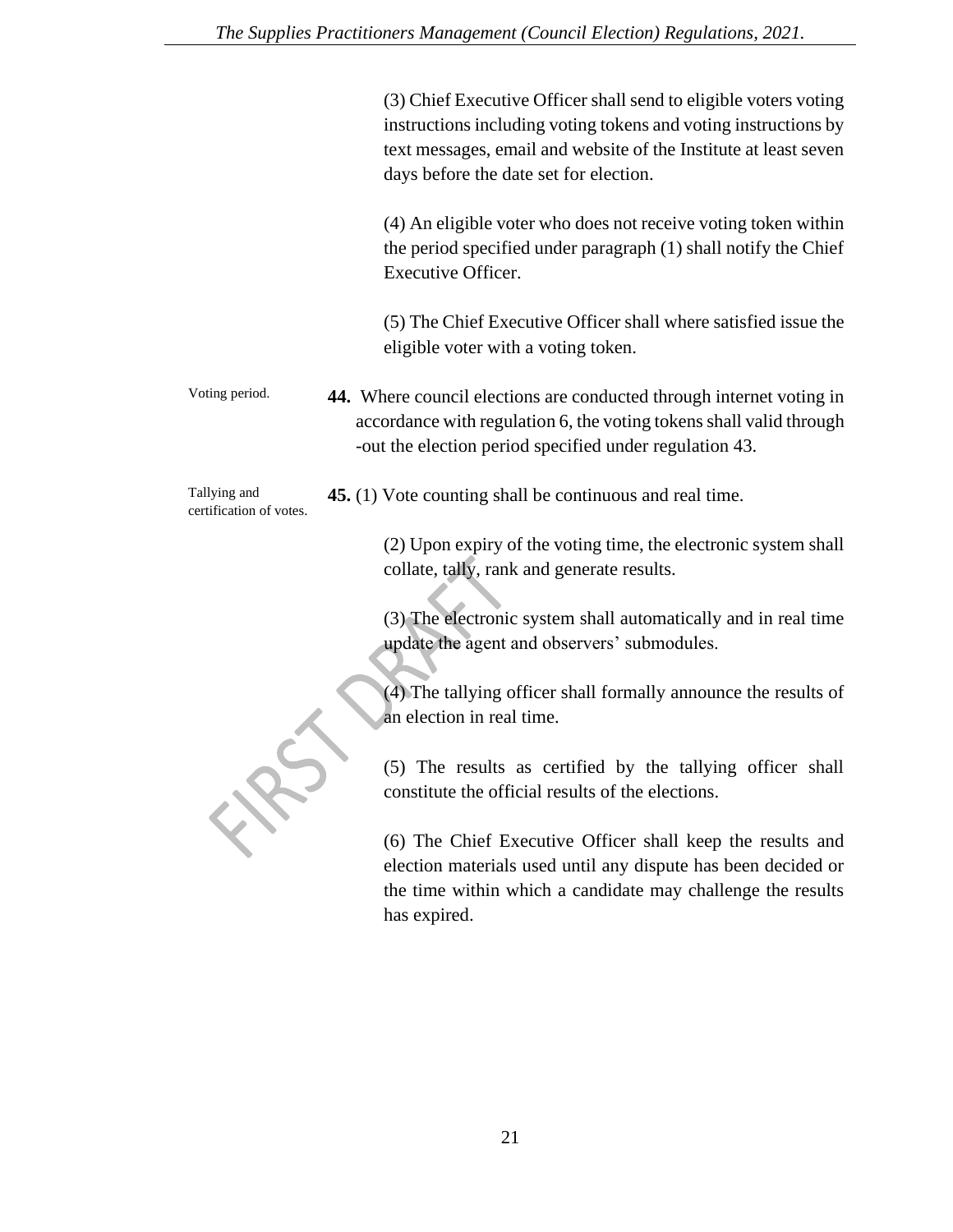Determination of election disputes. **46.** (1) A person who is aggrieved by the results of an election may, within seven days from the date of declaration of the results, lodge a complaint in writing with the Election Dispute Resolution Committee for determination.

> (2) The complainant shall serve the complaint upon the respondents within two days.

> (3) The respondent shall file and serve replies to the complaint within seven days of service.

> (4) The Election Dispute Resolution Committee may take evidence under oath.

> (5) The Election Dispute Resolution Committee may apply the rules of evidence in its determination of the dispute.

> (6) The Election Dispute Resolution Committee, for sufficient cause, may allow a person to be joined to a proceeding before it.

> (7) The decision of the majority of the members of the Election Dispute Resolution Committee shall be the decision of the Committee.

> (8) The Election Dispute Resolution Committee, for sufficient cause, allow a person to be enjoined to a proceeding before it.

> (9) The Committee shall furnish the parties with certified copies of proceedings and decisions within seven days.

#### **PART VI—ELECTION OFFENCES**

Election offences. **47.** (1) A person who **—**

- (a) makes derogatory statements about other candidates and the Institute;
- (b) distributes gifts to members to entice them to vote for the candidate;
- (c) distributes offensive campaign materials;
- (d) unsolicited social media campaigns or campaign materials before the campaign period;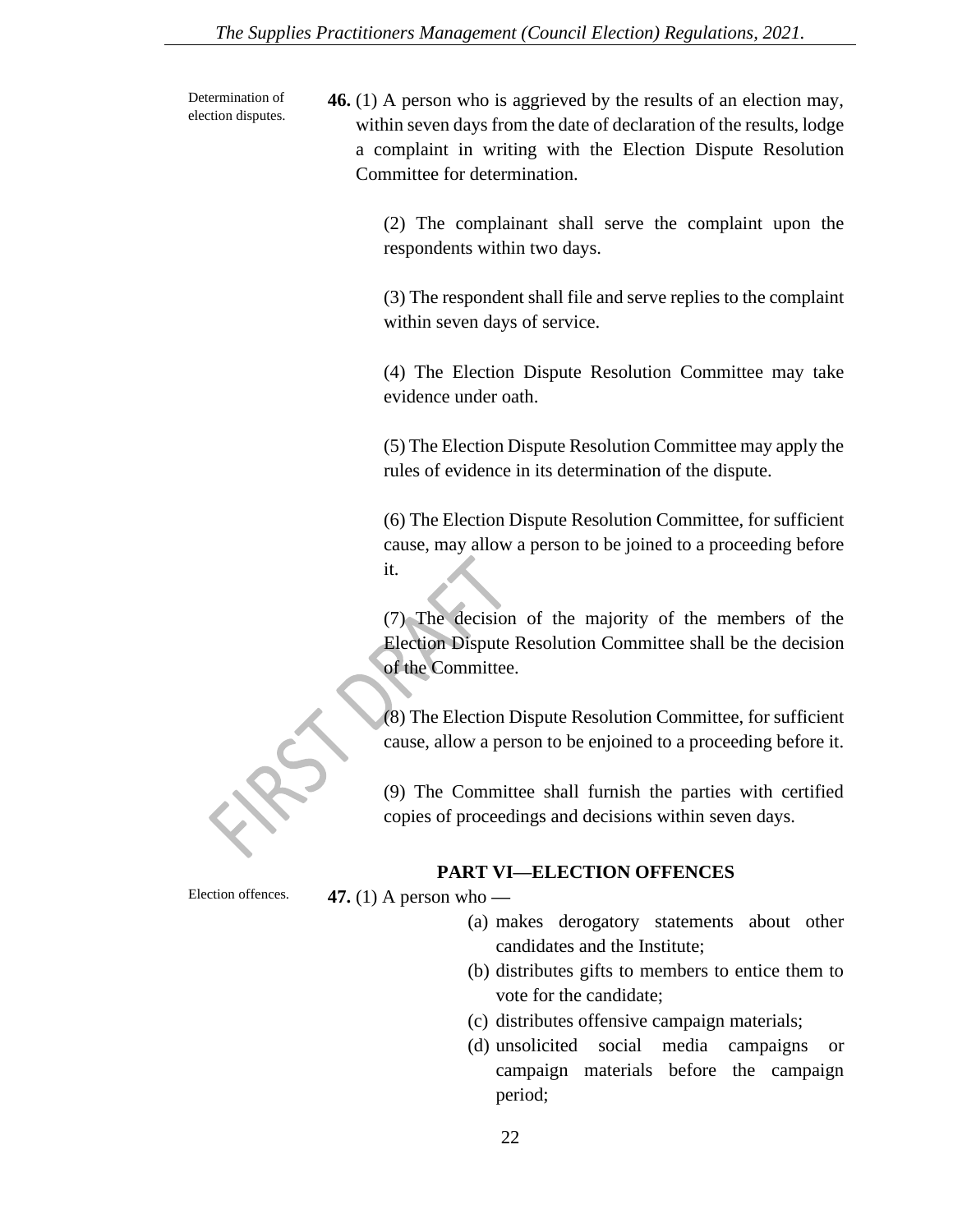- (e) proposes or seconds candidates while not being in good;
- (f) knowingly or by design use derogatory and defamatory communication or material, literature or and any other campaign materials in whatever medium;
- (g) distributes campaign materials, through social media after the campaign period whether knowingly or unknowingly; or
- (h) makes false accusations or malicious actions against another candidate,

commits an election offence.

(2) Any person who commits an offence under paragraph (1) shall upon conviction be liable to imprisonment for a term not exceeding six months or to a fine not exceeding twenty months or both.

Revocation of LN No. 247 of 2015.

**48.** The Supplies Practitioners Management (Election) Regulations, 2015, are revoked.

LAS OF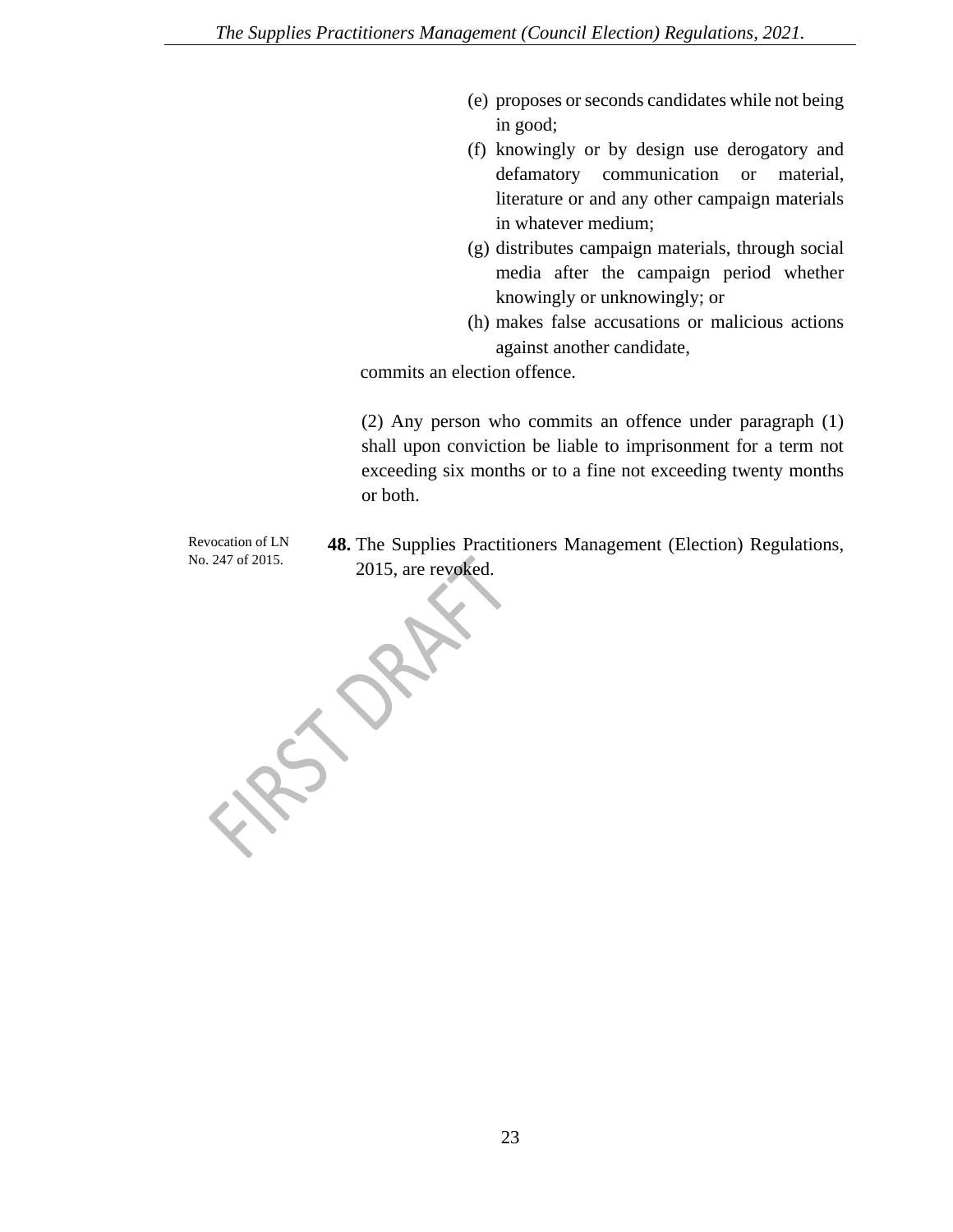### **SCHEDULE**



**SPN1 (r.22(a))** 

## **NOMINATION FORM: CHAIRPERSON OF THE INSTITUTE**

We, being registered members of the Kenya Institute of Supplies Management (the Institute) in good standing, hereby nominate the following person who is a registered member of the Institute in good standing, to vie for election for the position of **CHAIRPERSON** of the Institute:

**Name of Nominated Member:**

**Membership Registration Number:**

**License No:**

| <b>FULL NAME   REG.</b> |     | <b>GOOD STANDING STATUS</b> | <b>SIGNATURE</b>    |  |  |
|-------------------------|-----|-----------------------------|---------------------|--|--|
| - OF                    | NO. | <b>SUBSCRIPTION</b>         | <b>DISCIPLINARY</b> |  |  |
| NOMINATED               |     |                             |                     |  |  |
| <b>MEMBER</b>           |     |                             |                     |  |  |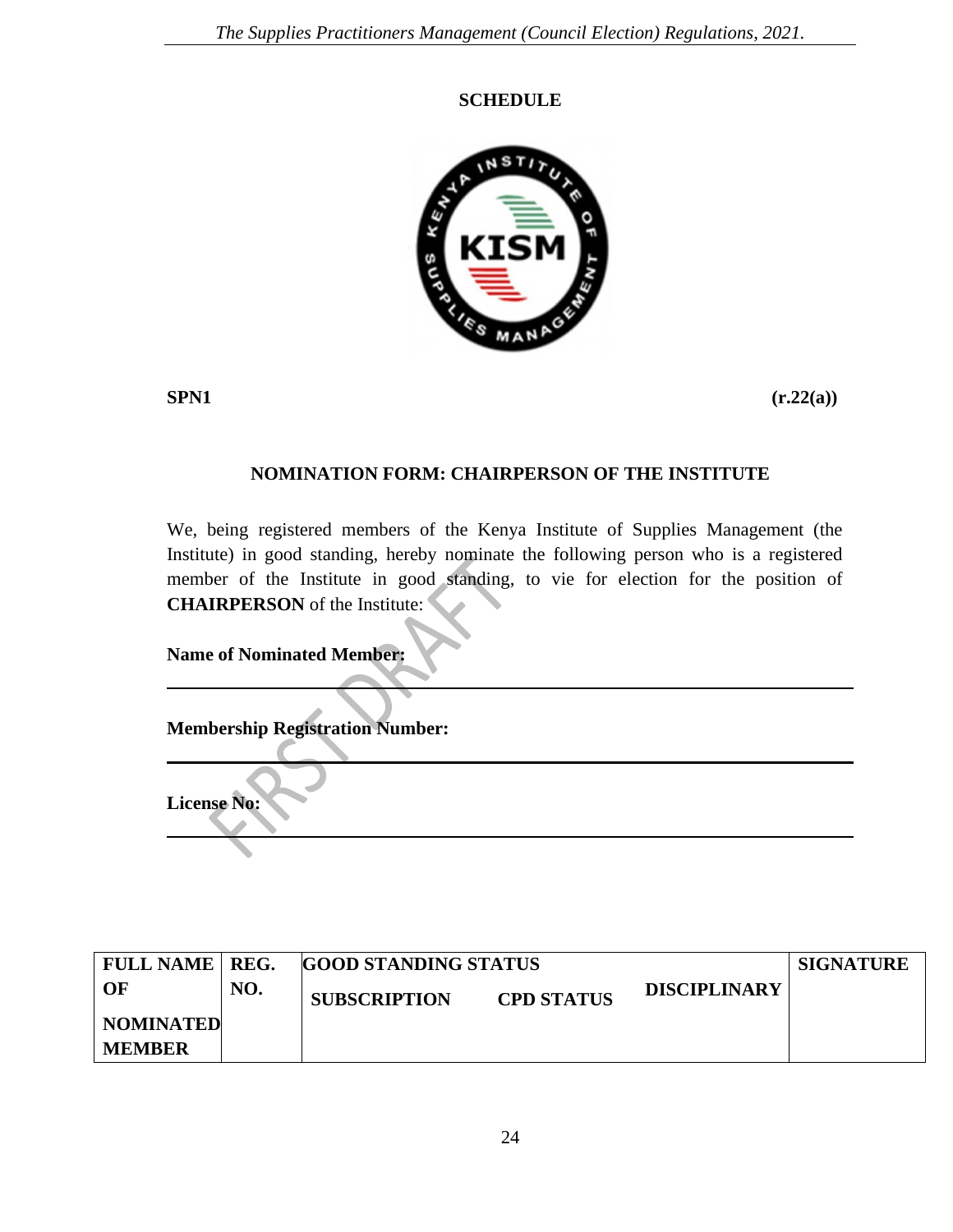|                            |         | Have you<br>paid up<br>subscription<br>fees for the<br>year $\dots$ ? |                     | Yes                         | $years$ ?<br>(cumulativehrs)?       | Are you compliant with<br>CPD requirements for the<br>N <sub>0</sub> | Do you have<br>any pending<br>disciplinary<br>you?<br>Yes | case(s) against<br>N <sub>o</sub>   |                  |
|----------------------------|---------|-----------------------------------------------------------------------|---------------------|-----------------------------|-------------------------------------|----------------------------------------------------------------------|-----------------------------------------------------------|-------------------------------------|------------------|
|                            |         | Yes                                                                   | N <sub>0</sub>      |                             |                                     |                                                                      |                                                           |                                     |                  |
| <b>PROPOSED</b>            |         |                                                                       |                     | <b>GOOD STANDING STATUS</b> |                                     |                                                                      |                                                           |                                     |                  |
| <b>BY:-One</b><br>Proposer | REG.NO. |                                                                       | <b>SUBSCRIPTION</b> |                             |                                     | <b>CPD STATUS</b>                                                    |                                                           | <b>DISCIPLINARY</b>                 | <b>SIGNATURE</b> |
| <b>FULL NAME</b>           |         | Have you<br>paid up<br>subscription<br>fees for the<br>year?<br>Yes   | N <sub>0</sub>      | years<br>Yes                | (cumulative hrs)?<br>N <sub>0</sub> | Are you compliant with<br>CPD requirements for the                   | Do you have<br>any pending<br>disciplinary<br>you?<br>Yes | $case(s)$ against<br>N <sub>o</sub> |                  |
|                            |         |                                                                       |                     |                             |                                     |                                                                      |                                                           |                                     |                  |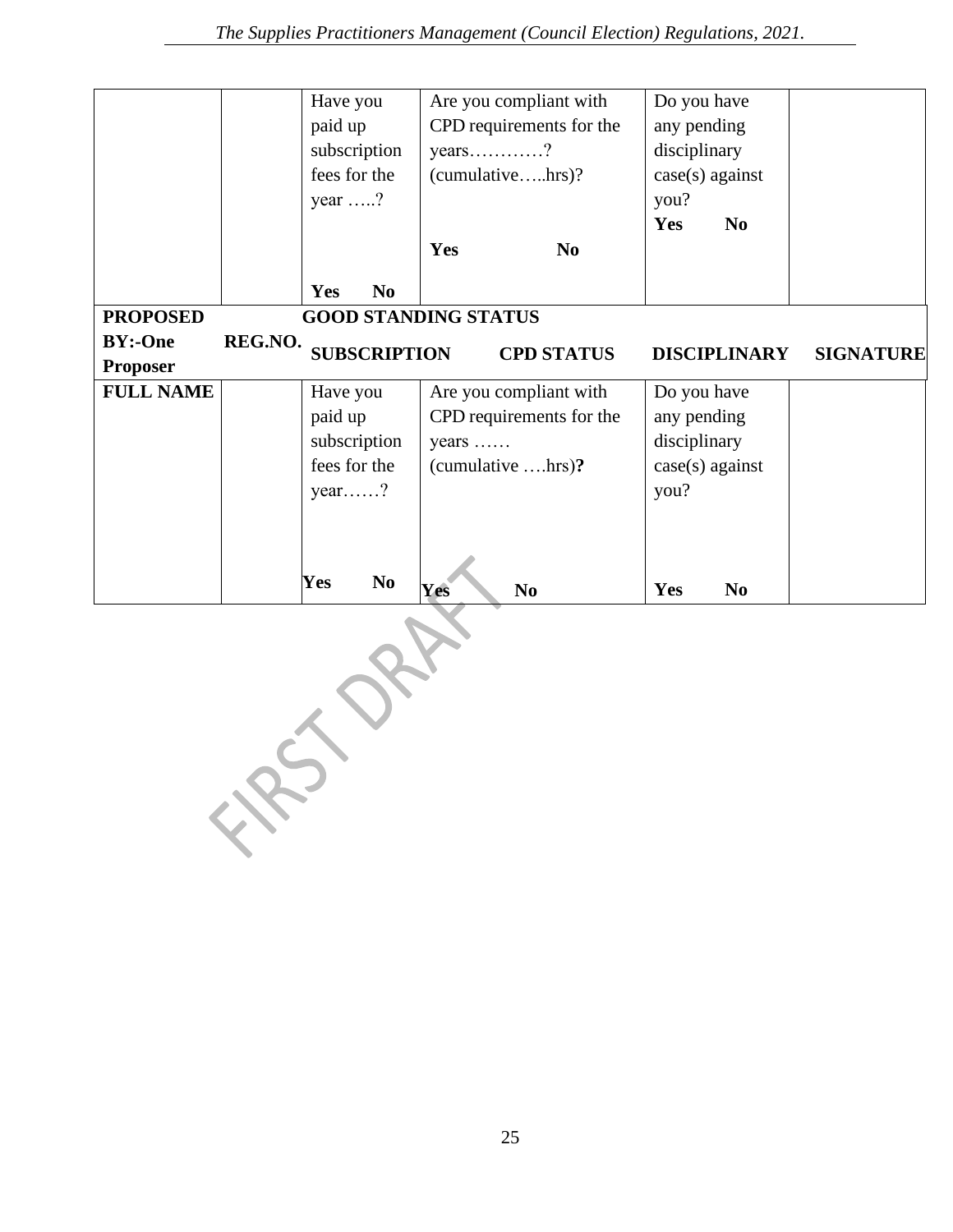| <b>SECONDED BY: One Seconder</b>      |             |                                                                                |          |                                           |                                                                                          |                             |                                                                 |                                  |                  |  |  |
|---------------------------------------|-------------|--------------------------------------------------------------------------------|----------|-------------------------------------------|------------------------------------------------------------------------------------------|-----------------------------|-----------------------------------------------------------------|----------------------------------|------------------|--|--|
| <b>FULL</b>                           |             | REG.                                                                           |          |                                           | <b>GOOD STANDING</b>                                                                     |                             |                                                                 |                                  | <b>SIGNATURE</b> |  |  |
| <b>NAME</b>                           |             | NO.<br><b>SUBSCRIPTION</b>                                                     |          |                                           | <b>STATUS</b>                                                                            |                             | <b>DISCIPLINARY</b>                                             |                                  |                  |  |  |
|                                       |             |                                                                                |          |                                           |                                                                                          | <b>CPD STATUS</b>           |                                                                 |                                  |                  |  |  |
|                                       |             | Have you paid up<br>subscription fees for<br>the year $\dots\dots\dots\dots$ ? |          |                                           | Are you compliant<br>with CPD<br>requirements for<br>the years<br>(cumulative hrs)?      |                             | Do you have<br>any pending<br>disciplinary<br>$case(s)$ against |                                  |                  |  |  |
| <b>SUPPORTED BY: Fifty Supporters</b> |             |                                                                                | Yes      | N <sub>0</sub>                            | Yes                                                                                      | N <sub>0</sub>              | Yes                                                             | N <sub>0</sub>                   |                  |  |  |
| NO.                                   | <b>FULL</b> | REG.                                                                           |          |                                           |                                                                                          | <b>GOOD</b>                 |                                                                 |                                  | <b>SIGNATURE</b> |  |  |
|                                       | NAME NO.    |                                                                                |          | <b>SUBSCRIPTION</b>                       |                                                                                          | STANDINGSTATUS DISCIPLINARY |                                                                 |                                  |                  |  |  |
|                                       |             |                                                                                |          | <b>CPD STATUS</b>                         |                                                                                          |                             |                                                                 |                                  |                  |  |  |
|                                       |             |                                                                                | the year | Have you paid up<br>subscription fees for | Are you compliant<br>with CPD<br>requirements for<br>the years<br>.<br>(cumulative hrs)? |                             | any pending<br>disciplinary<br>you?                             | Do you have<br>$case(s)$ against |                  |  |  |
|                                       |             |                                                                                | Yes      | N <sub>0</sub>                            | Yes                                                                                      | N <sub>0</sub>              | Yes                                                             | N <sub>0</sub>                   |                  |  |  |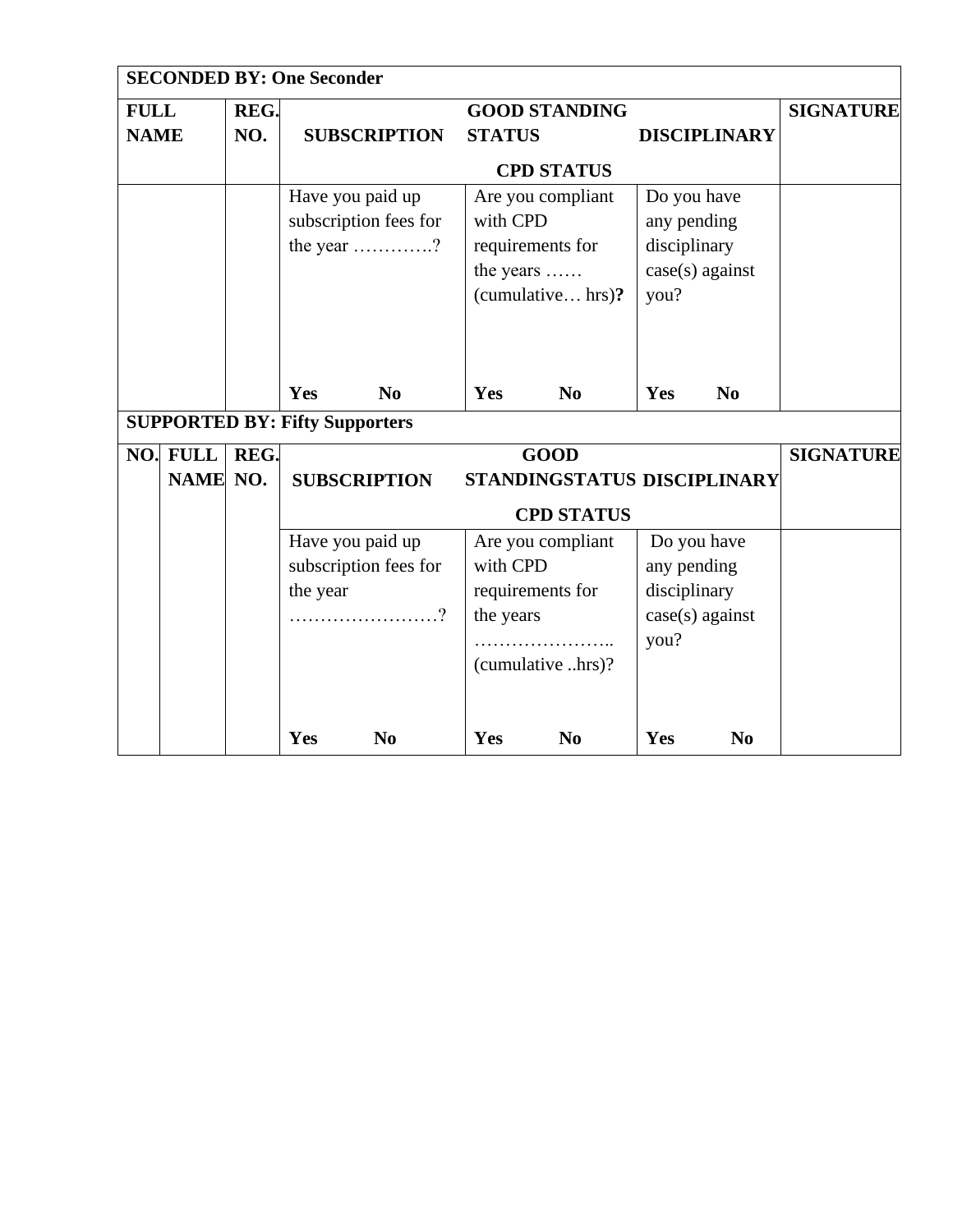

**SPN2**   $(r.22(b))$ 

## **NOMINATION FORM: COUNCIL MEMBER OF THE INSTITUTE**

We, being registered members of the Kenya Institute of Supplies Management (the Institute) in good standing, hereby nominate the following person who is a registered member of the Institute in good standing, to vie for election for the position of **COUNCIL MEMBER** of the Institute:

**Name of Nominated Member:**

**Membership Registration Number:**

**License No:**

| <b>FULL NAME   REG.</b> |     |                     | <b>GOOD</b>     |                     | <b>SIGNATURE</b> |
|-------------------------|-----|---------------------|-----------------|---------------------|------------------|
| OF                      | NO. |                     | <b>STANDING</b> | <b>DISCIPLINARY</b> |                  |
| <b>NOMINATED</b>        |     |                     | <b>STATUS</b>   |                     |                  |
| <b>MEMBER</b>           |     | <b>SUBSCRIPTION</b> | <b>CPD</b>      |                     |                  |
|                         |     | <b>STATUS</b>       |                 |                     |                  |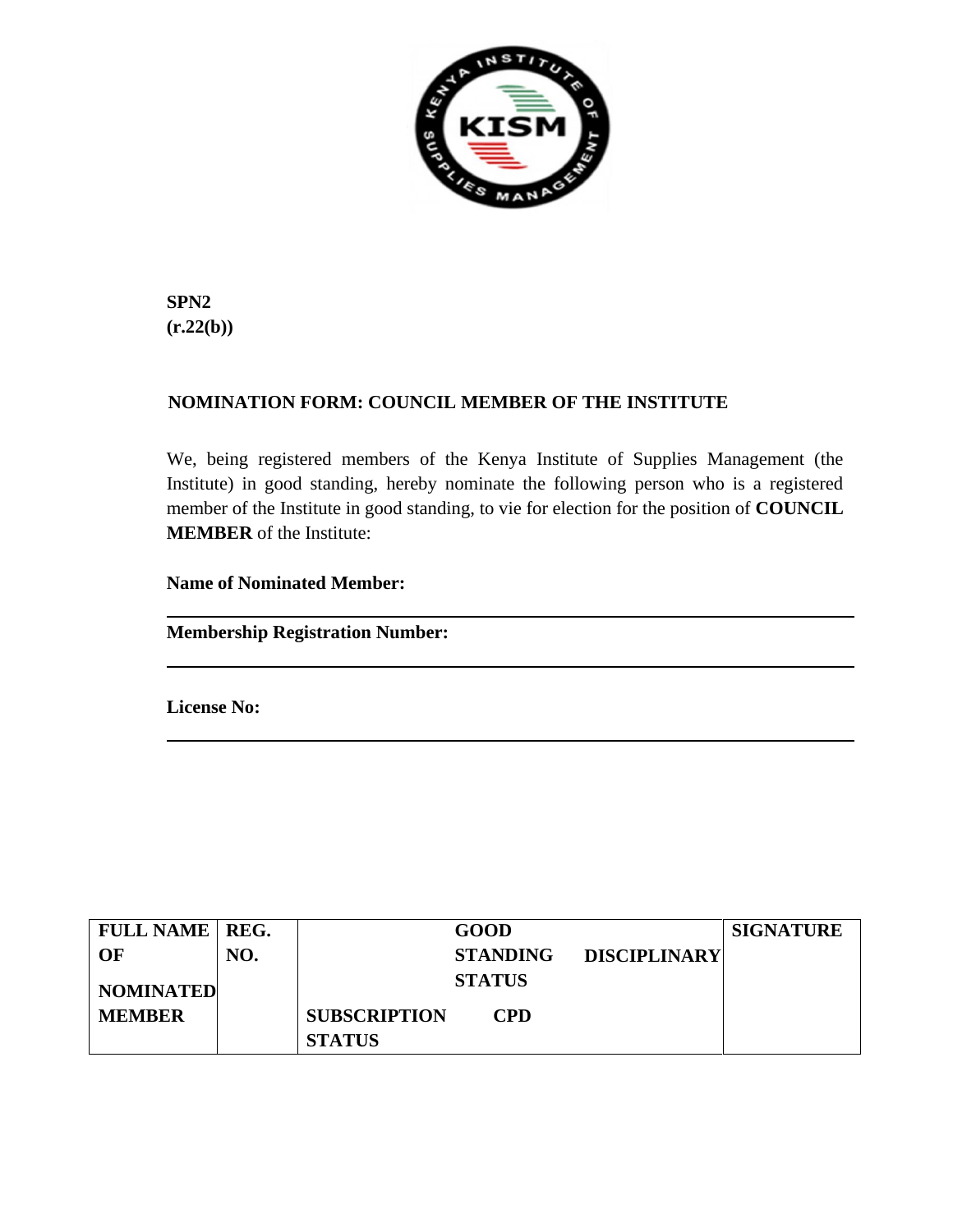|                     |         | Have you       |                | Are you               |                | Do you have         |                |                  |
|---------------------|---------|----------------|----------------|-----------------------|----------------|---------------------|----------------|------------------|
|                     |         | paid up        |                | compliant with        |                | any pending         |                |                  |
|                     |         | subscription   |                | CPD requirements      |                | disciplinary        |                |                  |
|                     |         | fees for the   |                | for the years         |                | $case(s)$ against   |                |                  |
|                     |         | year $\dots$ ? |                | .                     |                | you?                |                |                  |
|                     |         |                |                | (cumulativehrs)? Yes  |                |                     | N <sub>0</sub> |                  |
|                     |         |                |                |                       |                |                     |                |                  |
|                     |         | Yes            | N <sub>0</sub> | <b>Yes</b>            | N <sub>0</sub> |                     |                |                  |
| <b>PROPOSED</b>     |         |                |                | <b>GOOD</b>           |                |                     |                |                  |
| <b>BY:-One</b>      | REG.NO. |                |                | <b>STANDING</b>       |                |                     |                | <b>SIGNATURE</b> |
| <b>Proposer</b>     |         |                |                | <b>STATUS</b>         |                | <b>DISCIPLINARY</b> |                |                  |
| <b>SUBSCRIPTION</b> |         |                |                | <b>CPD</b>            |                |                     |                |                  |
|                     |         |                |                |                       |                |                     |                |                  |
|                     |         | <b>STATUS</b>  |                |                       |                |                     |                |                  |
| <b>FULL NAME</b>    |         | Have you       |                | Are you               |                | Do you have         |                |                  |
|                     |         | paid up        |                | compliant with        |                | any pending         |                |                  |
|                     |         | subscription   |                | CPD requirements      |                | disciplinary        |                |                  |
|                     |         | fees for the   |                | for the years?        |                | $case(s)$ against   |                |                  |
|                     |         | year?          |                | (cumulative hrs)?     |                | you?                |                |                  |
|                     |         |                |                |                       |                |                     |                |                  |
|                     |         | Yes            | N <sub>0</sub> | Yes<br>N <sub>0</sub> |                | Yes                 | N <sub>0</sub> |                  |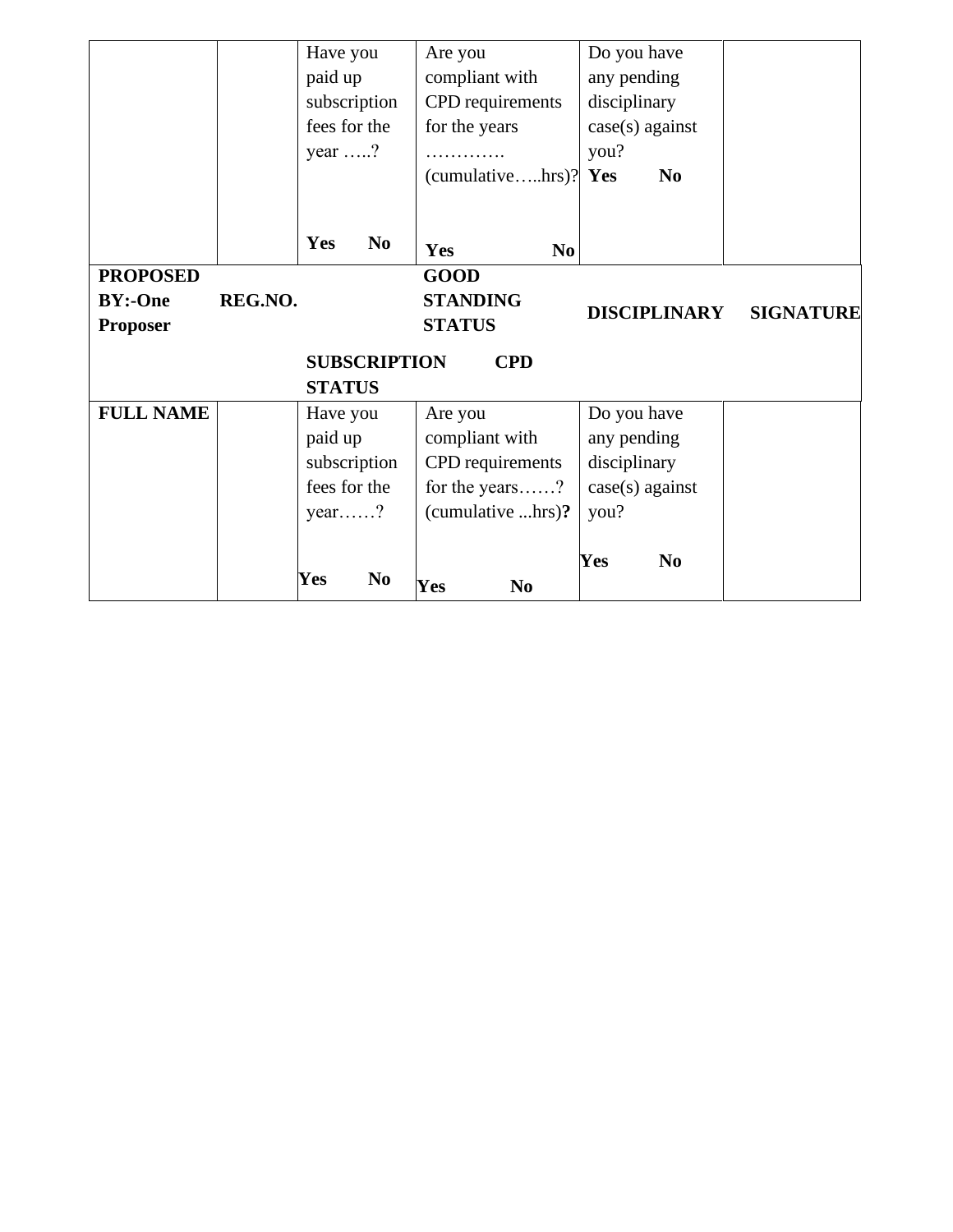| <b>SECONDED BY: One Seconder</b> |                                                                     |                                                              |                             |                                                                                                         |                                                                                               |                                                                 |                                                               |                    |                 |  |
|----------------------------------|---------------------------------------------------------------------|--------------------------------------------------------------|-----------------------------|---------------------------------------------------------------------------------------------------------|-----------------------------------------------------------------------------------------------|-----------------------------------------------------------------|---------------------------------------------------------------|--------------------|-----------------|--|
| <b>FULL</b>                      |                                                                     | <b>REG</b>                                                   |                             | <b>GOOD</b>                                                                                             |                                                                                               |                                                                 |                                                               |                    |                 |  |
| <b>NAME</b>                      |                                                                     |                                                              |                             | <b>SUBSCRIPTION</b>                                                                                     |                                                                                               | <b>STANDING</b>                                                 |                                                               | <b>DISCIPLINAR</b> | $\bf{E}$        |  |
|                                  |                                                                     | NO.                                                          |                             |                                                                                                         | <b>STATUS</b>                                                                                 | Y                                                               |                                                               |                    |                 |  |
|                                  |                                                                     |                                                              |                             |                                                                                                         |                                                                                               | <b>CPD STATUS</b>                                               |                                                               |                    |                 |  |
|                                  |                                                                     | Have you paid up<br>subscription fees<br>for the year<br>. ? |                             | Are you<br><b>CPD</b><br>$\overline{\mathbf{r}}$                                                        | compliant with<br>requirements for<br>the years<br>.<br><i>(cumulative</i> )<br>$\ldots$ hrs) |                                                                 | Do you have<br>any pending<br>disciplinary<br>case(s) against |                    |                 |  |
|                                  |                                                                     |                                                              | Yes                         | N <sub>0</sub>                                                                                          | Yes                                                                                           | N <sub>0</sub>                                                  | Yes                                                           | N <sub>0</sub>     |                 |  |
|                                  |                                                                     |                                                              |                             | <b>SUPPORTED BY: Twenty Five Supporters</b>                                                             |                                                                                               |                                                                 |                                                               |                    |                 |  |
|                                  | NO FULL                                                             | <b>REG</b>                                                   |                             |                                                                                                         | <b>GOOD</b>                                                                                   |                                                                 |                                                               |                    | <b>SIGNATUR</b> |  |
|                                  | <b>NAM</b>                                                          |                                                              |                             | <b>SUBSCRIPTION</b>                                                                                     | <b>STANDING</b>                                                                               |                                                                 |                                                               | <b>DISCIPLINAR</b> | E               |  |
|                                  | E                                                                   | NO.                                                          |                             |                                                                                                         | <b>STATUS</b>                                                                                 |                                                                 | Y                                                             |                    |                 |  |
|                                  |                                                                     |                                                              | <b>CPD</b><br><b>STATUS</b> |                                                                                                         |                                                                                               |                                                                 |                                                               |                    |                 |  |
|                                  | Have you paid up<br>subscription fees<br>for the year<br>$\ldots$ ? |                                                              | <b>CPD</b>                  | Are you<br>compliant with<br>requirements for<br>the years<br>.<br><i>(cumulative</i><br>$\dots$ 0hrs)? |                                                                                               | Do you have<br>any pending<br>disciplinary<br>$case(s)$ against |                                                               |                    |                 |  |
|                                  |                                                                     |                                                              | Yes                         | N <sub>0</sub>                                                                                          | Yes                                                                                           | N <sub>0</sub>                                                  | Yes                                                           | N <sub>0</sub>     |                 |  |

Made on the …………………………………………………., 2021.